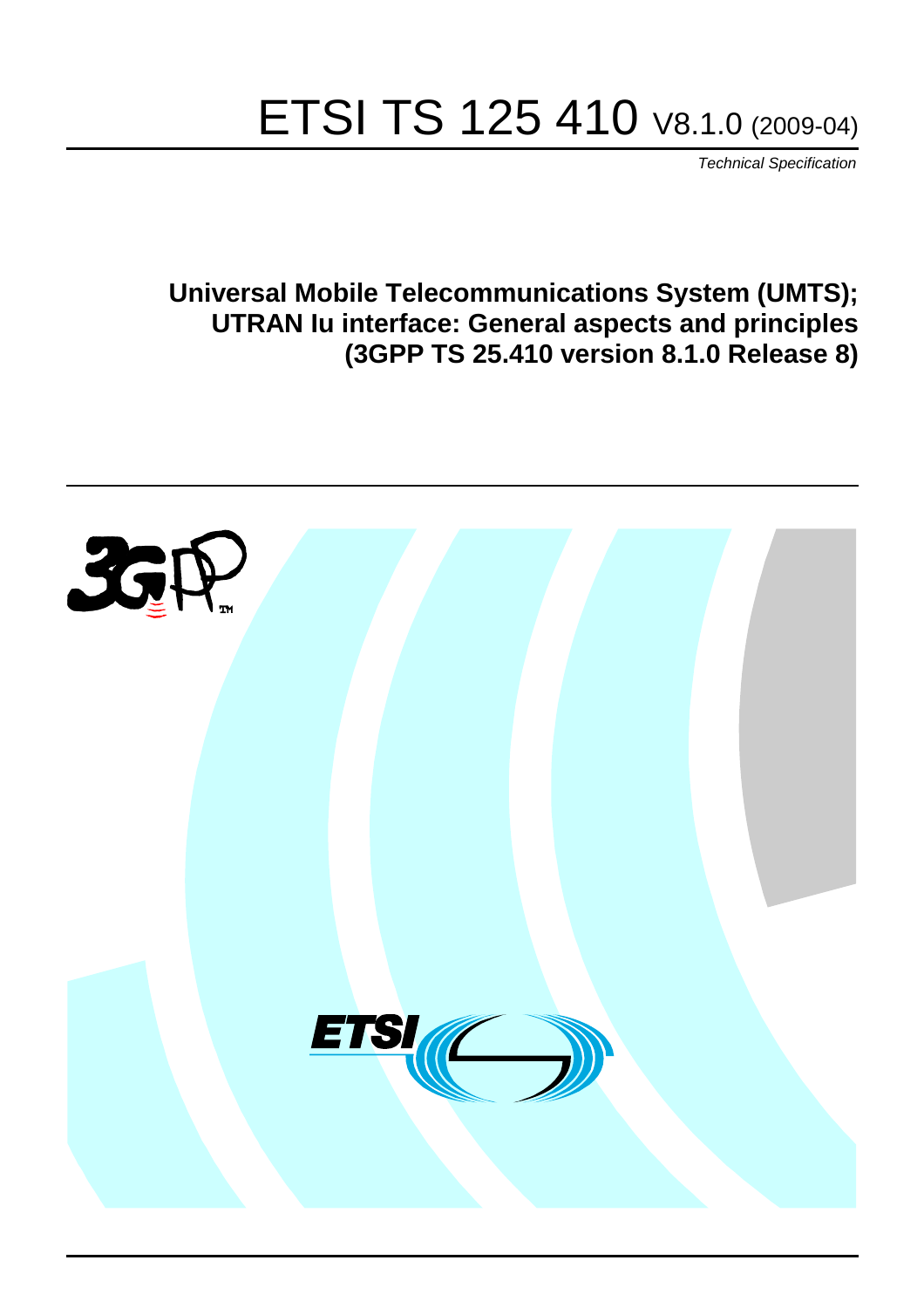Reference RTS/TSGR-0325410v810

> Keywords UMTS

#### *ETSI*

#### 650 Route des Lucioles F-06921 Sophia Antipolis Cedex - FRANCE

Tel.: +33 4 92 94 42 00 Fax: +33 4 93 65 47 16

Siret N° 348 623 562 00017 - NAF 742 C Association à but non lucratif enregistrée à la Sous-Préfecture de Grasse (06) N° 7803/88

#### *Important notice*

Individual copies of the present document can be downloaded from: [http://www.etsi.org](http://www.etsi.org/)

The present document may be made available in more than one electronic version or in print. In any case of existing or perceived difference in contents between such versions, the reference version is the Portable Document Format (PDF). In case of dispute, the reference shall be the printing on ETSI printers of the PDF version kept on a specific network drive within ETSI Secretariat.

Users of the present document should be aware that the document may be subject to revision or change of status. Information on the current status of this and other ETSI documents is available at <http://portal.etsi.org/tb/status/status.asp>

If you find errors in the present document, please send your comment to one of the following services: [http://portal.etsi.org/chaircor/ETSI\\_support.asp](http://portal.etsi.org/chaircor/ETSI_support.asp)

#### *Copyright Notification*

No part may be reproduced except as authorized by written permission. The copyright and the foregoing restriction extend to reproduction in all media.

> © European Telecommunications Standards Institute 2009. All rights reserved.

**DECT**TM, **PLUGTESTS**TM, **UMTS**TM, **TIPHON**TM, the TIPHON logo and the ETSI logo are Trade Marks of ETSI registered for the benefit of its Members.

**3GPP**TM is a Trade Mark of ETSI registered for the benefit of its Members and of the 3GPP Organizational Partners. **LTE**™ is a Trade Mark of ETSI currently being registered

for the benefit of its Members and of the 3GPP Organizational Partners.

**GSM**® and the GSM logo are Trade Marks registered and owned by the GSM Association.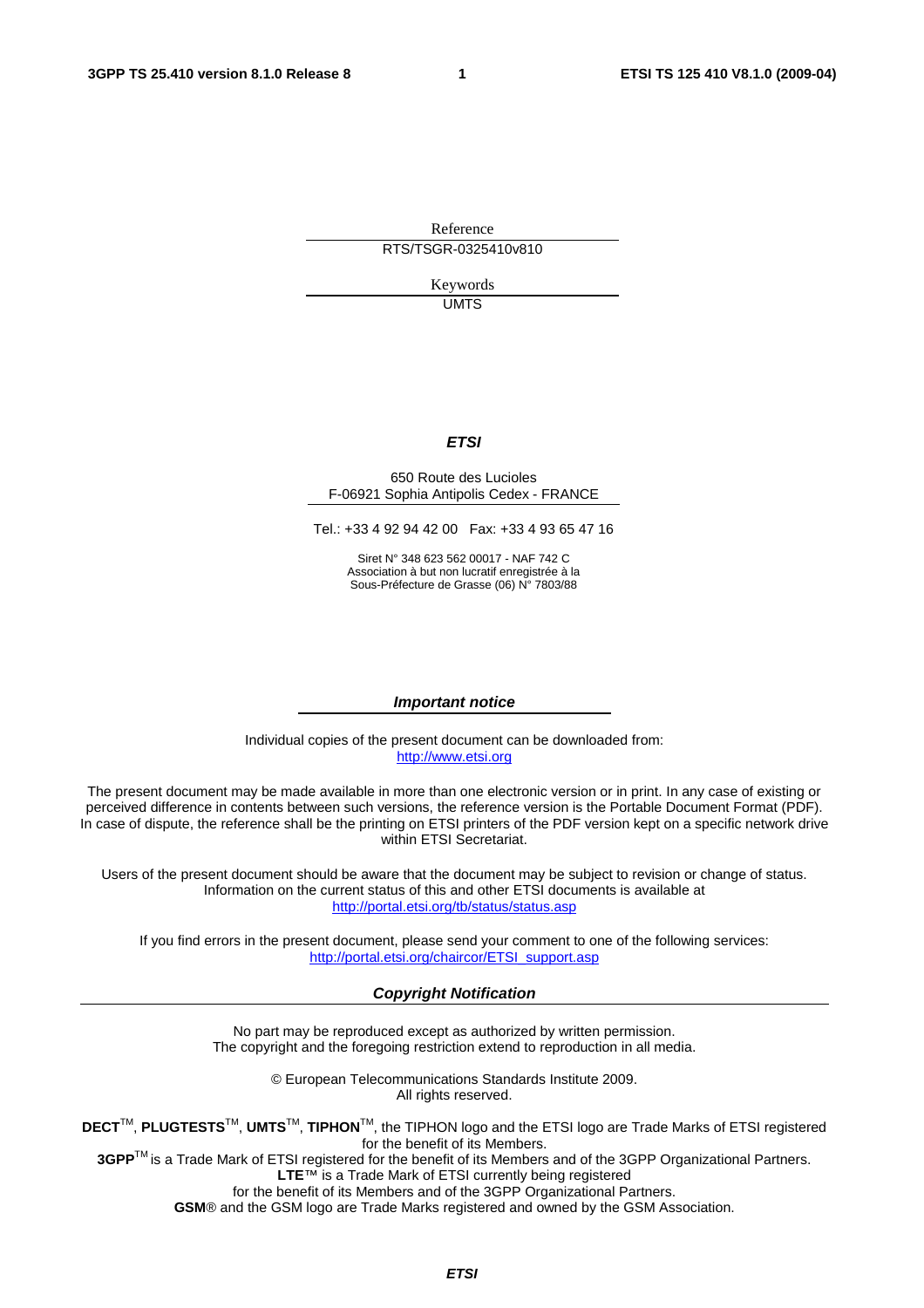## Intellectual Property Rights

IPRs essential or potentially essential to the present document may have been declared to ETSI. The information pertaining to these essential IPRs, if any, is publicly available for **ETSI members and non-members**, and can be found in ETSI SR 000 314: *"Intellectual Property Rights (IPRs); Essential, or potentially Essential, IPRs notified to ETSI in respect of ETSI standards"*, which is available from the ETSI Secretariat. Latest updates are available on the ETSI Web server ([http://webapp.etsi.org/IPR/home.asp\)](http://webapp.etsi.org/IPR/home.asp).

Pursuant to the ETSI IPR Policy, no investigation, including IPR searches, has been carried out by ETSI. No guarantee can be given as to the existence of other IPRs not referenced in ETSI SR 000 314 (or the updates on the ETSI Web server) which are, or may be, or may become, essential to the present document.

## Foreword

This Technical Specification (TS) has been produced by ETSI 3rd Generation Partnership Project (3GPP).

The present document may refer to technical specifications or reports using their 3GPP identities, UMTS identities or GSM identities. These should be interpreted as being references to the corresponding ETSI deliverables.

The cross reference between GSM, UMTS, 3GPP and ETSI identities can be found under [http://webapp.etsi.org/key/queryform.asp.](http://webapp.etsi.org/key/queryform.asp)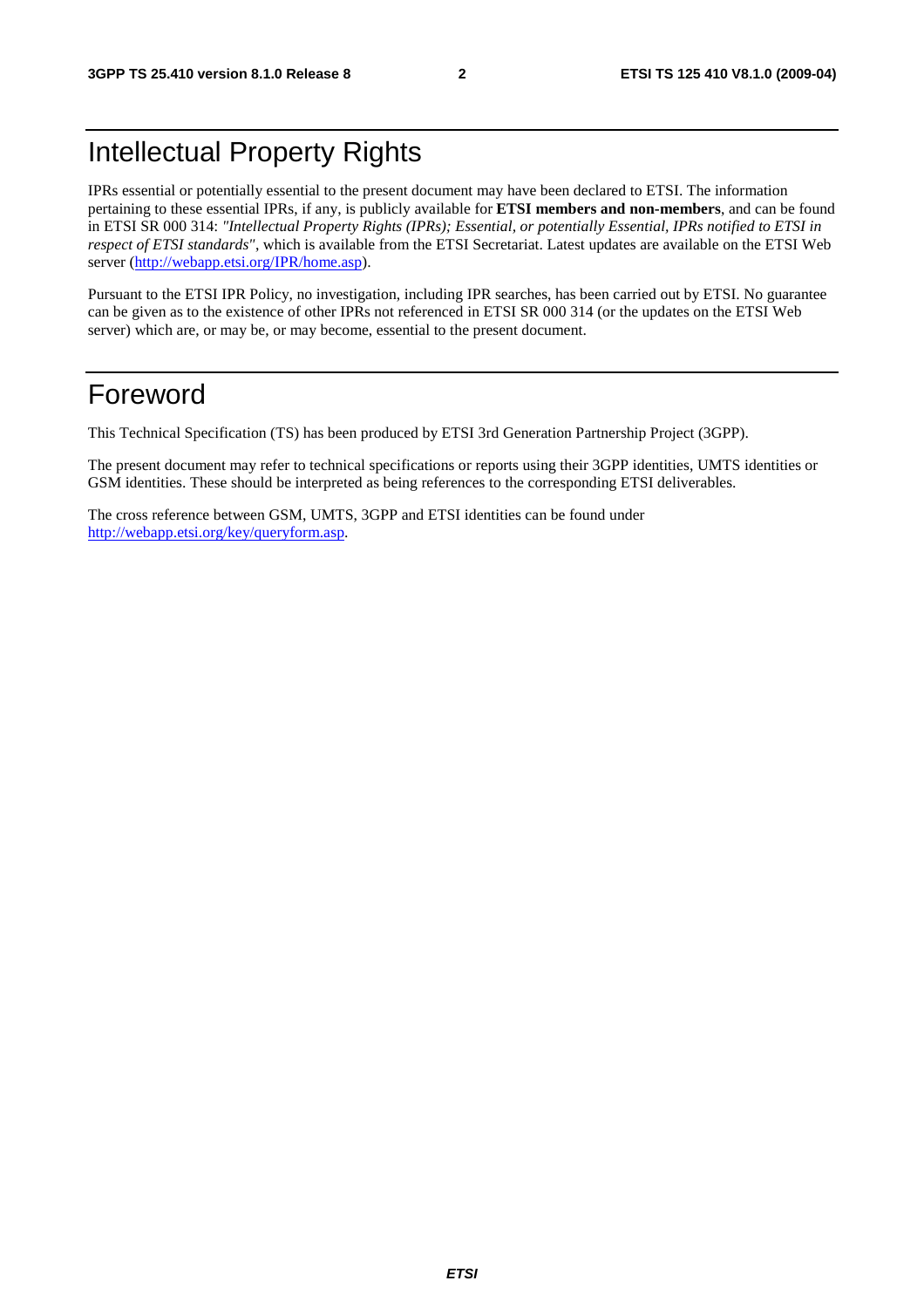$\mathbf{3}$ 

## Contents

| 1                |  |  |  |  |
|------------------|--|--|--|--|
| 2                |  |  |  |  |
| 3                |  |  |  |  |
| 3.1              |  |  |  |  |
| 3.2              |  |  |  |  |
| 3.3              |  |  |  |  |
| 4                |  |  |  |  |
| 4.1              |  |  |  |  |
| 4.1.1            |  |  |  |  |
| 4.1.2            |  |  |  |  |
| 4.1.3            |  |  |  |  |
| 4.1.4<br>4.2     |  |  |  |  |
| 4.3              |  |  |  |  |
| 4.4              |  |  |  |  |
| 4.5              |  |  |  |  |
| 4.5.1            |  |  |  |  |
| 4.5.1.1          |  |  |  |  |
| 4.5.1.1.1        |  |  |  |  |
| 4.5.1.1.2        |  |  |  |  |
| 4.5.1.1.3        |  |  |  |  |
| 4.5.1.1.4        |  |  |  |  |
| 4.5.1.2          |  |  |  |  |
| 4.5.2            |  |  |  |  |
| 4.5.2.1          |  |  |  |  |
| 4.5.2.2          |  |  |  |  |
| 4.5.2.3<br>4.5.3 |  |  |  |  |
| 5                |  |  |  |  |
| 5.1              |  |  |  |  |
| 5.2              |  |  |  |  |
| 5.2.1            |  |  |  |  |
| 5.2.2            |  |  |  |  |
| 5.2.3            |  |  |  |  |
| 5.2.4            |  |  |  |  |
| 5.3              |  |  |  |  |
| 5.3.1            |  |  |  |  |
| 5.3.2            |  |  |  |  |
| 5.4              |  |  |  |  |
| 5.4.1            |  |  |  |  |
| 5.4.2            |  |  |  |  |
| 5.4.3<br>5.4.4   |  |  |  |  |
| 5.4.5            |  |  |  |  |
| 5.4.6            |  |  |  |  |
| 5.4.7            |  |  |  |  |
| 5.4.8            |  |  |  |  |
| 5.5              |  |  |  |  |
| 5.5.1            |  |  |  |  |
| 5.5.2            |  |  |  |  |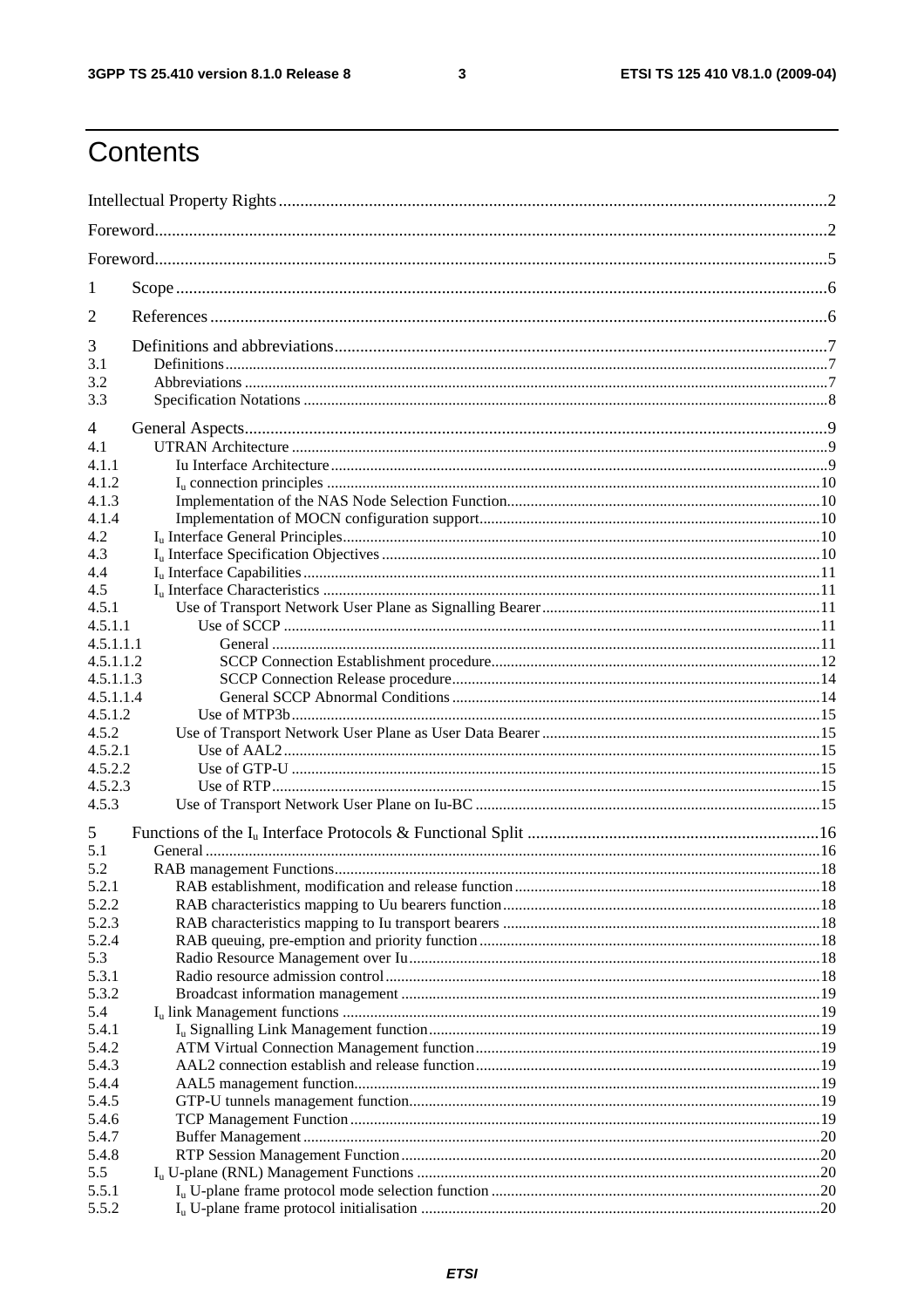| 5.6            |                               |  |
|----------------|-------------------------------|--|
| 5.6.1          |                               |  |
| 5.6.2          |                               |  |
| 5.6.2.1        |                               |  |
| 5.6.2.2        |                               |  |
| 5.6.2.3        |                               |  |
| 5.6.2A         |                               |  |
| 5.6.3          |                               |  |
| 5.6.4          |                               |  |
| 5.6.5          |                               |  |
| 5.7            |                               |  |
| 5.7.1          |                               |  |
| 5.7.1.1        |                               |  |
| 5.7.1.2        |                               |  |
| 5.7.2          |                               |  |
| 5.7.2.1        |                               |  |
| 5.7.2.2        |                               |  |
| 5.8            |                               |  |
| 5.8.1          |                               |  |
| 5.8.2          |                               |  |
| 5.8.3          |                               |  |
| 5.8.4          |                               |  |
| 5.9            |                               |  |
| 5.9.1          |                               |  |
| 5.9.2          |                               |  |
| 5.9.3          |                               |  |
| 5.9.4          |                               |  |
| 5.10           |                               |  |
| 5.10.1         |                               |  |
| 5.10.2         |                               |  |
| 5.10.3         |                               |  |
| 5.10.4         |                               |  |
|                |                               |  |
| 6              |                               |  |
| 6.1            |                               |  |
| 6.2            |                               |  |
| 6.3            |                               |  |
| 6.4            |                               |  |
| 7 <sup>1</sup> |                               |  |
| 7.1            |                               |  |
| 7.2            |                               |  |
| 7.3            |                               |  |
| 7.4            |                               |  |
| 7.5            |                               |  |
| 7.6            |                               |  |
| 7.7            |                               |  |
|                |                               |  |
|                | <b>Annex A (informative):</b> |  |
|                |                               |  |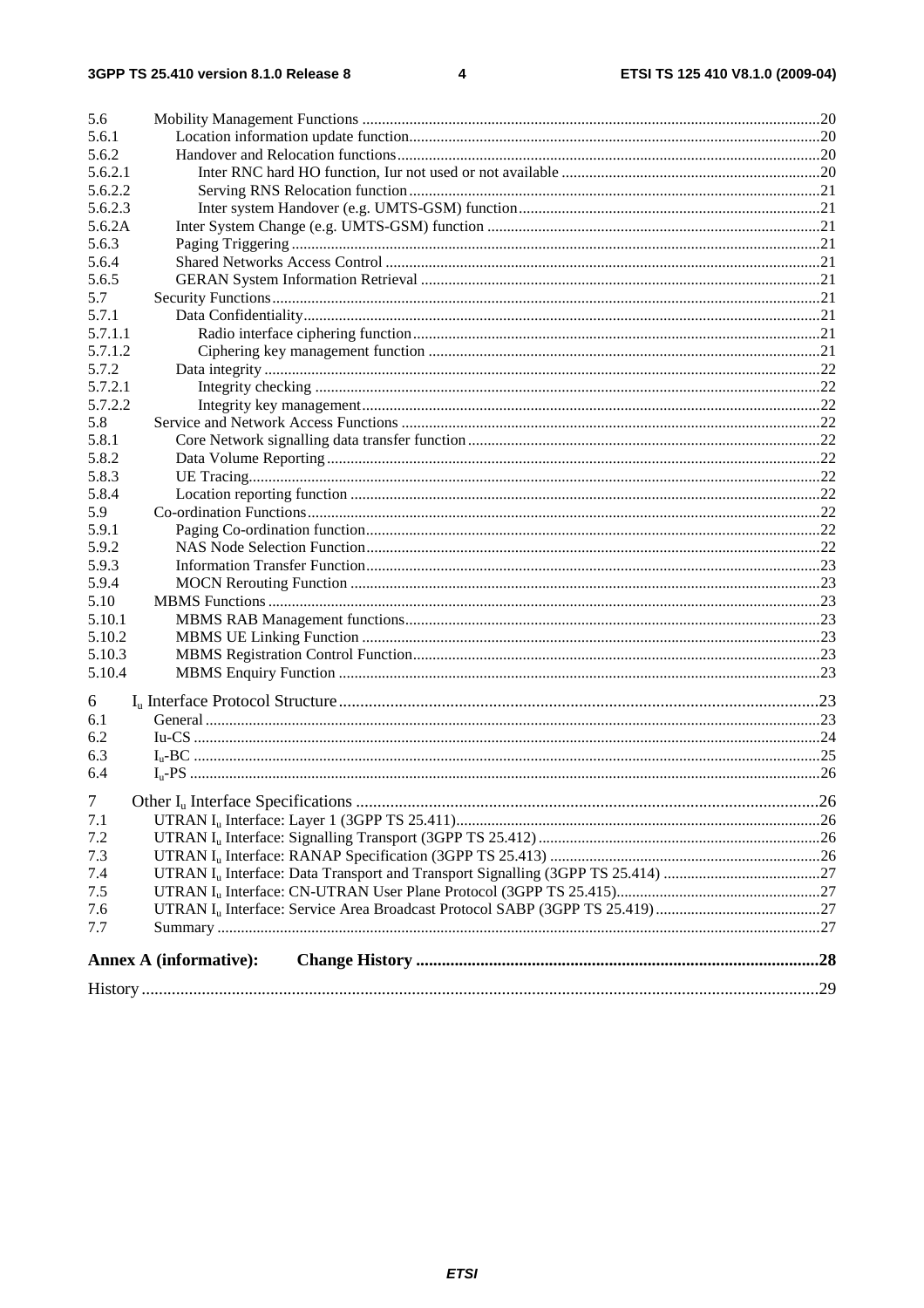## Foreword

This Technical Specification (TS) has been produced by the 3<sup>rd</sup> Generation Partnership Project (3GPP).

The contents of the present document are subject to continuing work within the TSG and may change following formal TSG approval. Should the TSG modify the contents of the present document, it will be re-released by the TSG with an identifying change of release date and an increase in version number as follows:

Version x.y.z

where:

- x the first digit:
	- 1 presented to TSG for information;
	- 2 presented to TSG for approval;
	- 3 or greater indicates TSG approved document under change control.
- y the second digit is incremented for all changes of substance, i.e. technical enhancements, corrections, updates, etc.
- z the third digit is incremented when editorial only changes have been incorporated in the document.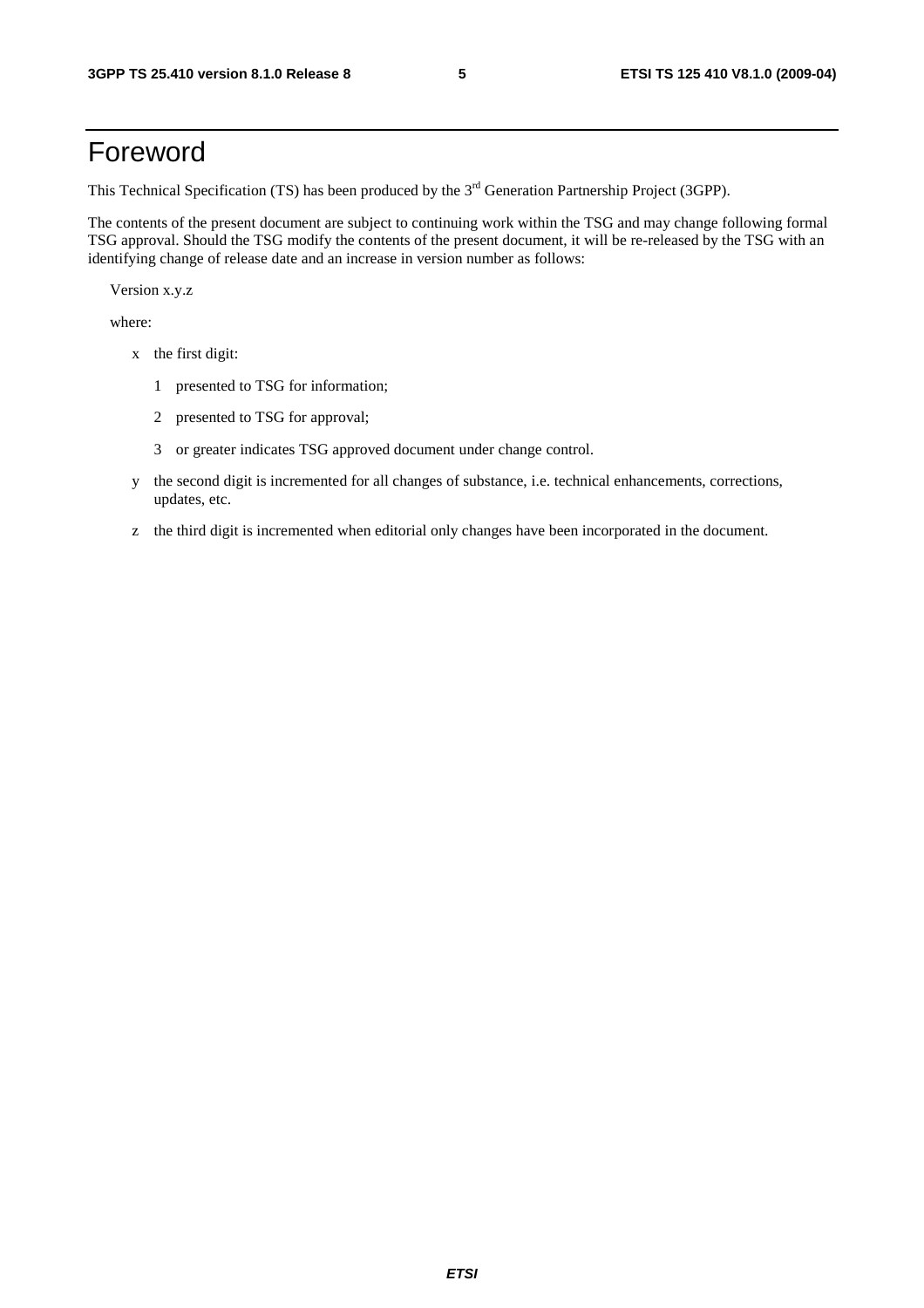### 1 Scope

The present document is an introduction to the 3GPP TS 25.41x series of Technical Specifications that define the Iu interface for the interconnection of Radio Network Controller (RNC) component of the UMTS Terrestrial Radio Access Network (UTRAN) to the Core Network of the UMTS system.

## 2 References

The following documents contain provisions which, through reference in this text, constitute provisions of the present document.

- References are either specific (identified by date of publication, edition number, version number, etc.) or non-specific.
- For a specific reference, subsequent revisions do not apply.
- For a non-specific reference, the latest version applies. In the case of a reference to a 3GPP document (including a GSM document), a non-specific reference implicitly refers to the latest version of that document *in the same Release as the present document*.
- [1] 3GPP TS 25.401: "UTRAN Overall Description".
- [2] 3GPP TR 23.930: "Iu Principles".
- [3] 3GPP TS 23.110: "UMTS Access Stratum Services and Functions".
- [4] 3GPP TS 25.411: "UTRAN Iu Interface Layer 1".
- [5] 3GPP TS 25.412: "UTRAN Iu Interface Signalling Transport".
- [6] 3GPP TS 25.413: "UTRAN Iu Interface RANAP Signalling".
- [7] 3GPP TS 25.414: "UTRAN Iu Interface Data Transport and Transport Signalling"
- [8] 3GPP TS 25.415: "UTRAN Iu Interface User Plane Protocols".
- [9] ITU-T Recommendation Q.711 (07/1996): "Functional description of the signalling connection control part".
- [10] ITU-T Recommendation Q.712 (07/1996): "Definition and function of signalling connection control part messages".
- [11] ITU-T Recommendation Q.713 (07/1996): "Signalling connection control part formats and codes".
- [12] ITU-T Recommendation Q.714 (07/1996): "Signalling connection control part procedures".
- [13] 3GPP TS 23.003: "Numbering, Addressing and Identification".
- [14] 3GPP TS 25.419: "UTRAN Iu Interface: Service Area Broadcast Protocol SABP".
- [15] 3GPP TS 23.153: "Out of Band Transcoder Control; Stage 2".
- [16] ITU-T Recommendation Q.2630.1: "AAL type 2 signalling protocol (Capability Set 1)".
- [17] ITU-T Recommendation Q.2630.2: "AAL type 2 signalling protocol Capability Set 2".
- [18] IETF RFC 3332(09/2002): "Signalling System 7 (SS7) Message Transfer Part 3 (MTP3) User Adaptation Layer (M3UA)"
- [19] IETF RFC 1889(01/1996): "RTP: A Transport Protocol for Real Time Applications".
- [20] IETF RFC 768 (08/1980): "User Datagram Protocol".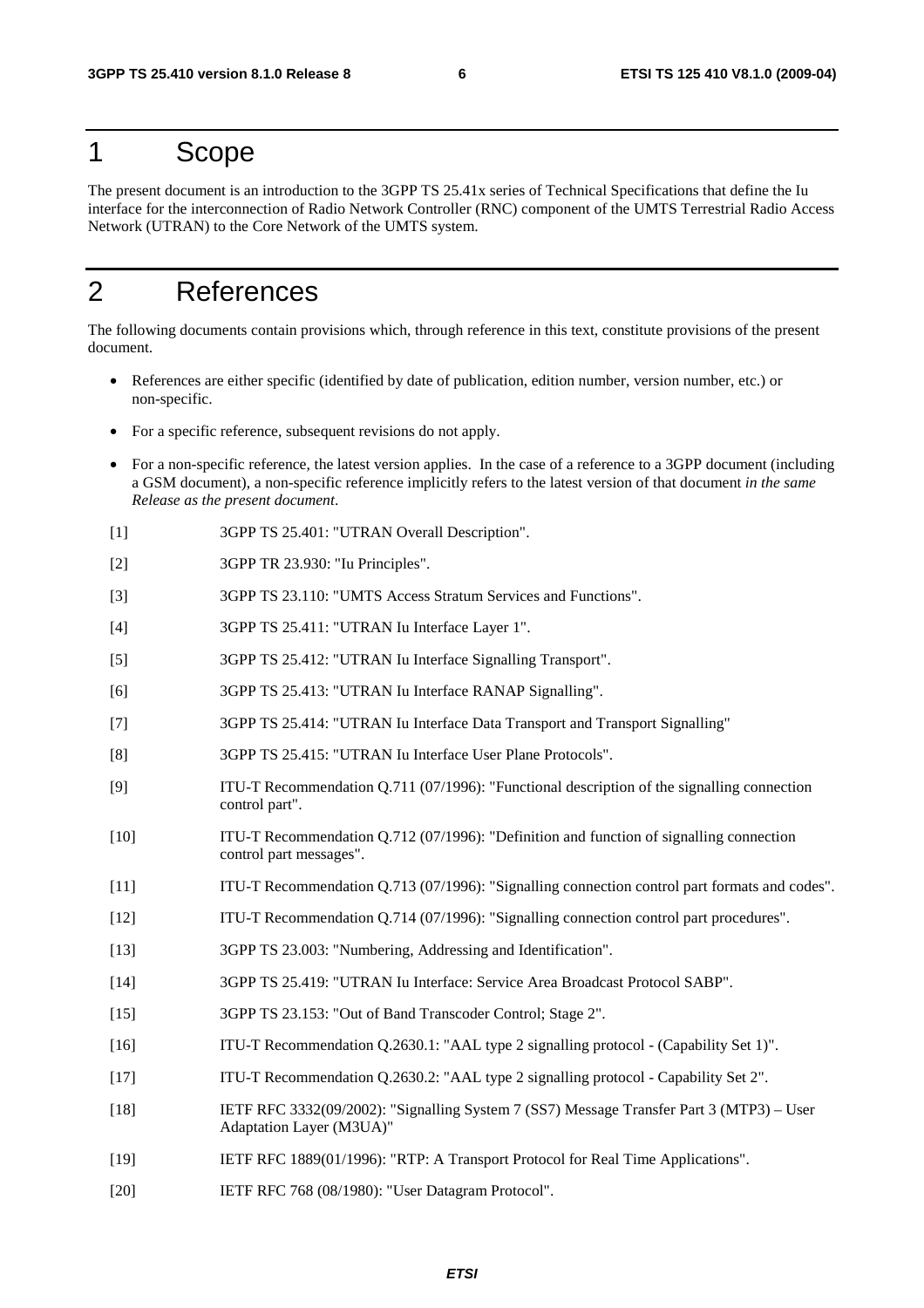- [21] IETF RFC 793 (09/1981): "TCP, Transmission Control Protocol".
- [22] **IETF RFC 791 (09/1981): "Internet Protocol".**
- [23] IETF RFC 2460 (12/1998): "Internet Protocol, Version 6 (IPv6) Specification".
- [24] IETF RFC 2960 (10/2000): "Stream Control Transmission Protocol".
- [25] 3GPP TS 23.236: "Intra-domain connection of Radio Access Network (RAN) nodes to multiple Core Network (CN) nodes".
- [26] 3GPP TS 23.251: "Network sharing Architecture and functional description".
- [27] 3GPP TS23.246: Multimedia Broadcast/Multicast Service (MBMS) Architecture and functional description
- [28] 3GPP TS 25.346: 'Introduction of the Multimedia Broadcast Multicast Service (MBMS) in the Radio Access Network (RAN); Stage 2'.
- 3 Definitions and abbreviations

## 3.1 Definitions

For the purposes of the present document, the terms and definitions given in [1] apply.

**MBMS related terms and definitions:** 

**MBMS bearer service**: as defined in [27].

**MBMS RAB**: as defined in [28].

**MBMS Iu signalling connection**: as defined in [28].

**MBMS session start**: as defined in [28].

### 3.2 Abbreviations

For the purposes of the present document, the following abbreviations apply:

|                 | 3 <sup>rd</sup> Generation Mobile Switching Centre   |
|-----------------|------------------------------------------------------|
| 3G-MSC          |                                                      |
| 3G-SGSN         | 3 <sup>rd</sup> Generation Serving GPRS Support Node |
| AAL             | <b>ATM Adaptation Layer</b>                          |
| <b>ATM</b>      | <b>Asynchronous Transfer Mode</b>                    |
| BC              | <b>Broadcast</b>                                     |
| <b>BSSMAP</b>   | Base Station Subsystem Management Application Part   |
| <b>CBS</b>      | Cell Broadcast Service                               |
| <sub>CC</sub>   | <b>Connection Confirm</b>                            |
| CN              | Core Network                                         |
| <b>CR</b>       | <b>Connection Release</b>                            |
| <b>CREF</b>     | <b>Connection Refusal</b>                            |
| CS <sup>-</sup> | Circuit Switched                                     |
| <b>GT</b>       | Global Title                                         |
| GTP-U           | <b>GPRS</b> Tunnelling Protocol                      |
| <b>GWCN</b>     | <b>Gateway Core Network</b>                          |
| <b>IMSI</b>     | <b>International Mobile Subscriber Identity</b>      |
| <b>IP</b>       | Internet Protocol                                    |
| <b>ISDN</b>     | <b>Integrated Services Digital Network</b>           |
| LA              | <b>Location Area</b>                                 |
| M3UA            | MTP3 User Adaptation Layer                           |
| <b>MBMS</b>     | Multimedia Broadcast Multicast Service               |
| <b>MOCN</b>     | Multi Operator Core Network                          |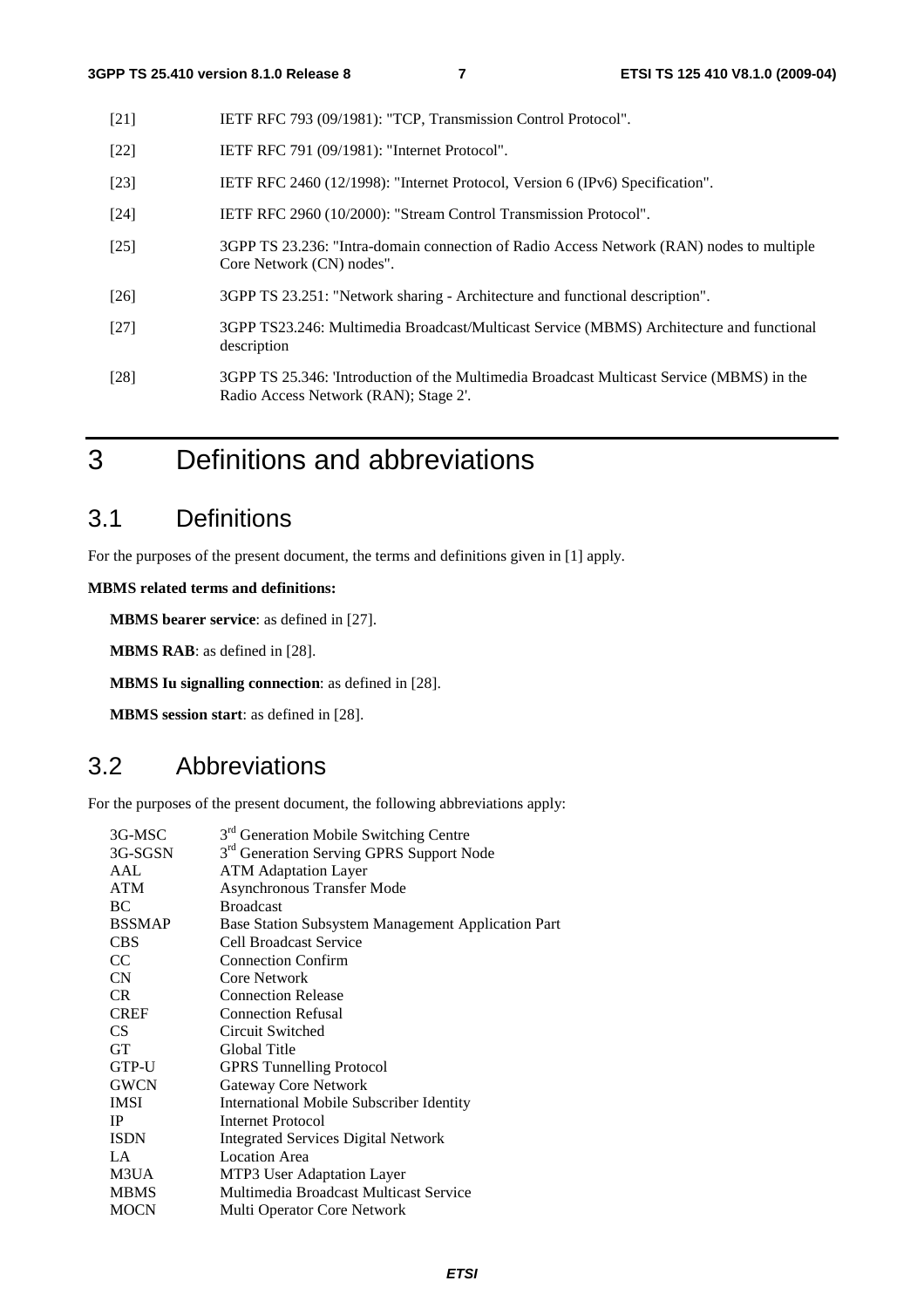| <b>NAS</b>   | Non Access Stratum                           |
|--------------|----------------------------------------------|
| <b>NACC</b>  | Network Assisted Cell Change                 |
| <b>NNSF</b>  | <b>NAS Node Selection Function</b>           |
| $O\&M$       | <b>Operation and Maintenance</b>             |
| <b>PLMN</b>  | <b>Public Land Mobile Network</b>            |
| <b>PS</b>    | Packet Switched                              |
| <b>PSTN</b>  | Public Switched Telephone Network            |
| <b>PVC</b>   | Permanent Virtual Circuit                    |
| QoS          | Quality of Service                           |
| RA           | Routing Area                                 |
| <b>RAB</b>   | Radio Access Bearer                          |
| <b>RANAP</b> | Radio Access Network Application Part        |
| <b>RIM</b>   | <b>RAN</b> Information Management            |
| <b>RLP</b>   | Radio Link Protocol                          |
| <b>RNC</b>   | Radio Network Controller                     |
| RNL          | Radio Network Layer                          |
| RRC          | Radio Resource Control                       |
| <b>RTCP</b>  | Real Time Control Protocol                   |
| <b>RTP</b>   | <b>Real Time Protocol</b>                    |
| <b>SA</b>    | Service Area                                 |
| <b>SABP</b>  | Service Area Broadcast Protocol              |
| SAP          | <b>Service Access Point</b>                  |
| <b>SCCP</b>  | <b>Signalling Connection Control Part</b>    |
| <b>SCTP</b>  | <b>Stream Control Transmission Protocol</b>  |
| <b>SNA</b>   | <b>Shared Network Area</b>                   |
| <b>SPC</b>   | <b>Signalling Point Code</b>                 |
| <b>SRNS</b>  | Serving Radio Network Subsystem              |
| SSN          | Sub-System Number                            |
| <b>SVC</b>   | <b>Switched Virtual Circuit</b>              |
| TCP          | <b>Transmission Control Protocol</b>         |
| UE           | User Equipment                               |
| <b>UDP</b>   | User Datagram Protocol                       |
| UP           | <b>User Plane</b>                            |
| <b>URA</b>   | <b>UTRAN Registration Area</b>               |
| <b>UTRAN</b> | <b>UMTS Terrestrial Radio Access Network</b> |
| VC           | <b>Virtual Circuit</b>                       |

## 3.3 Specification Notations

For the purposes of the present document, the following notations apply:

| Procedure | When referring to a procedure in the specification the Procedure Name is written with the first<br>letters in each word in upper case characters followed by the word "procedure", e.g. Radio<br>Network Layer procedures.   |
|-----------|------------------------------------------------------------------------------------------------------------------------------------------------------------------------------------------------------------------------------|
| Message   | When referring to a message in the specification the MESSAGE NAME is written with all letters<br>in upper case characters followed by the word "message", e.g. RADIO LINK SETUP REQUEST<br>message.                          |
| Frame     | When referring to a control or data frame in the specification the CONTROL/DATA FRAME<br>NAME is written with all letters in upper case characters followed by the words "control/data"<br>frame", e.g. DCH transport frame. |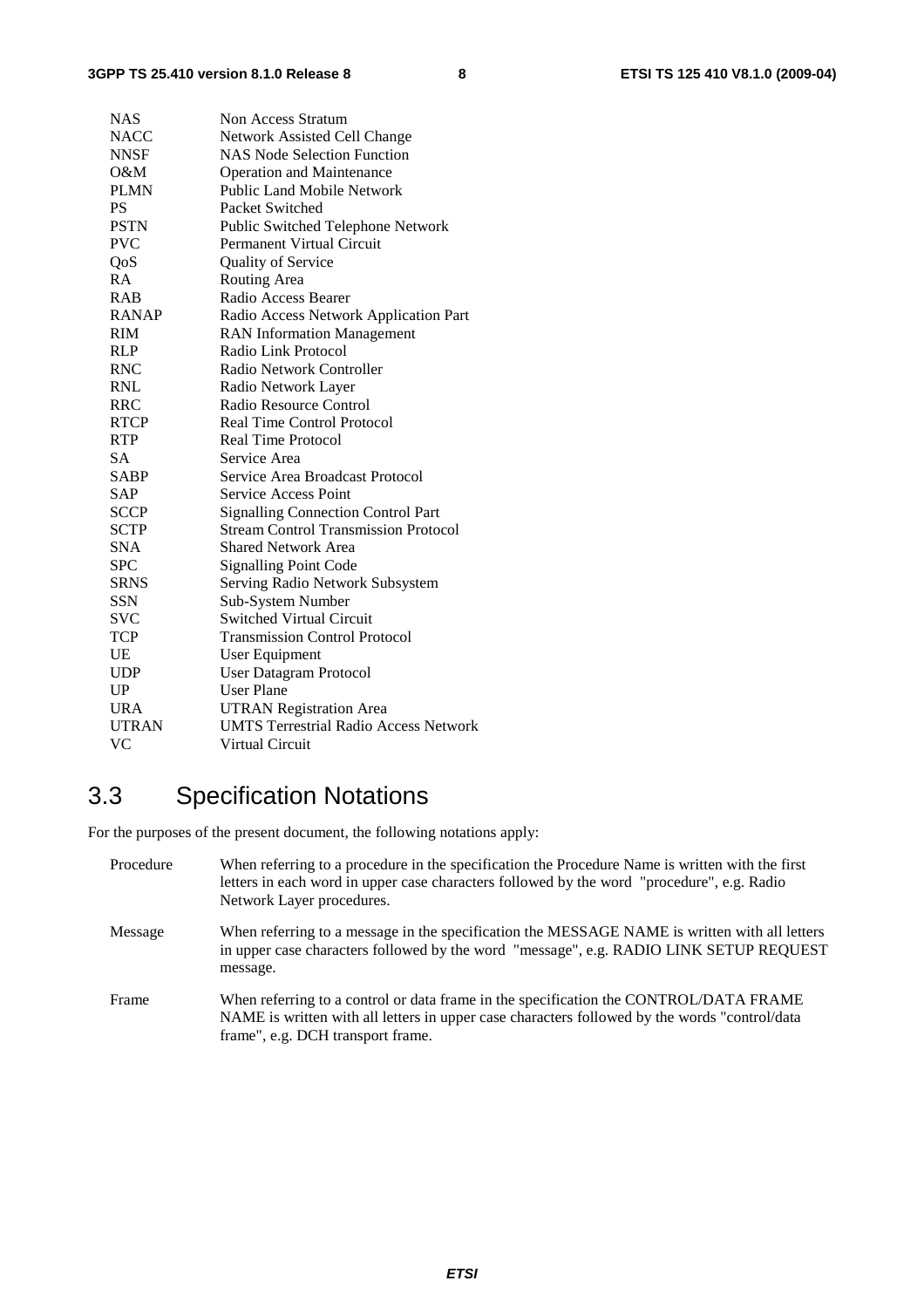## 4 General Aspects

### 4.1 UTRAN Architecture

#### 4.1.1 Iu Interface Architecture

The overall UMTS architecture and UTRAN architectures are described in [1]. This subclause specifies only the architecture of the Iu interface, and shall not constrain the network architecture of either Core or Radio Access Networks.

The  $I_{\text{u}}$  interface is specified at the boundary between the Core Network and UTRAN. Figure 4.1 depicts the logical division of the  $I_u$  interface. From the Iu perspective, the UTRAN access point is an RNC.



**Iu Interface**



The Iu interface towards the PS-domain of the core network is called Iu-PS, and the Iu interface towards the CS-domain is called Iu-CS. The differences between Iu-CS and Iu-PS are treated elsewhere in the present document. The Iu interface to the Broadcast domain is called Iu-BC.

There shall not be more than one Iu interface (Iu-PS) towards the PS-domain from any one RNC– except where the NNSF is used, see subclause 4.1.3, or in MOCN configuration – see [26]. Each RNC shall not have more than one Iu interface (Iu-CS) towards its default CN node within the CS domain, but may also have further Iu interfaces (Iu-CS) towards other CN nodes within the CS domain. (See [6] for definition of Default CN node.) These further Iu interfaces (Iu-CS) shall only be used as a result of intra-MSC inter-system handover or SRNS relocation, in the case the anchor CN node directly connects to the target RNC. There may also be more than one Iu interface towards the CS-Domain if the NNSF is used – see subclause 4.1.3, or in MOCN configuration – see [26]. There shall not be more than one Iu interface (Iu-BC) from an RNC towards the Broadcast domain.

In the separated core network architecture, this means that there shall be separate signalling and user data connections towards the PS and CS domains – this applies in both transport and radio network layers.

In the combined architecture, there shall be separate connections in the user plane towards the PS and CS domains (in both transport and radio network layers). In the control plane, there shall be separate SCCP connections to the two logical domains.

In either architecture, there can be several RNCs within UTRAN and so UTRAN may have several  $I<sub>u</sub>$  access points towards the Core Network. As a minimum, each Iu access point (in UTRAN or CN) shall independently fulfil the requirements of the relevant Iu specifications (25.41x series – see clause 7).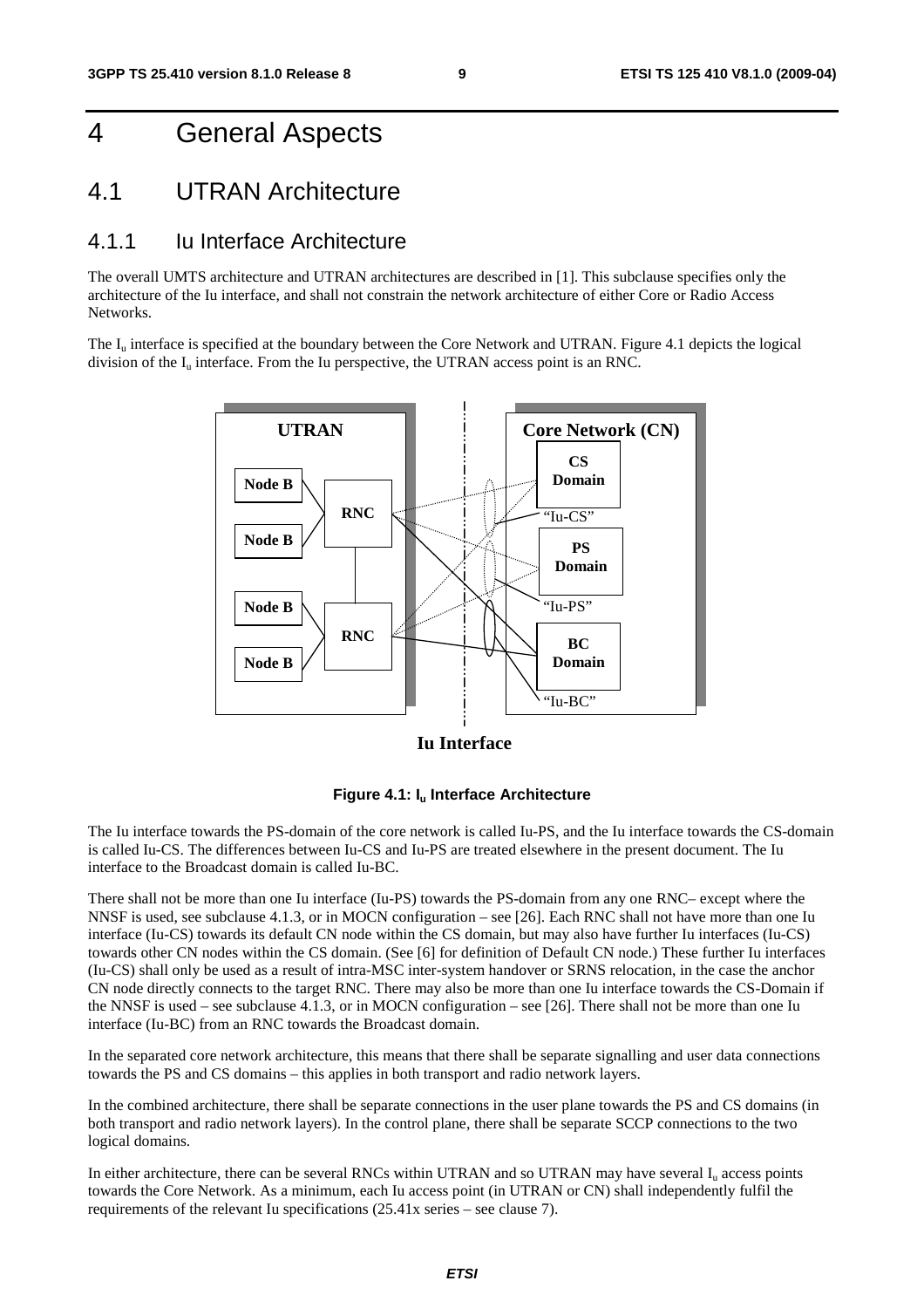#### 4.1.2 Iu connection principles

The Iu interface has a hierarchical architecture where one higher layer entity controls several lower layer entities. The hierarchy for the CN - UTRAN signalling connection end points is described below:

- Each CN Access Point may be connected to one or more UTRAN Access Points.
- For the PS domain, each UTRAN Access Point shall not be connected to more than one CN Access Point except where the NNSF is used, see subclause 4.1.3, or when RNC is shared in MOCN configuration..
- For the CS domain, each UTRAN Access Point may be connected to one or more CN Access Points.
- For the BC domain, each UTRAN Access Point may be connected to one CN Access Point only.

#### 4.1.3 Implementation of the NAS Node Selection Function

The optional NAS Node Selection Function (NNSF) is described in [25].

If the NAS Node Selection Function is used by an RNC:

There may be more than one Iu interface (Iu-CS) towards the CS domain and/or more than one Iu interface (Iu-PS) towards the PS-domain from this RNC.

#### 4.1.4 Implementation of MOCN configuration support

The MOCN configuration is described in [26]. When the RNC is shared in MOCN configuration:

- There may be more than one Iu interface (Iu-CS) towards the CS domain of different CN operators and/or more than one Iu interface (Iu-PS) towards the PS-domain of different CN operators from this RNC.
- The MOCN Rerouting Function shall be supported.

### 4.2 I<sub>u</sub> Interface General Principles

From a UTRAN perspective, maximising the commonality of the various protocols that flow on the Iu interface is desirable. This means at the minimum that:

- A common set of radio access bearer services will be offered by UTRAN to the Core Network nodes, regardless of their type (e.g. 3G-MSC or 3G-SGSN).

There will be a common functional split between UTRAN and the Core Network nodes, regardless of their type (e.g. 3G-MSC or 3G-SGSN).

Signalling in the radio network control plane shall not depend on the specific choice of transport layers.

### 4.3 I<sub>u</sub> Interface Specification Objectives

The following objectives are partly derived from [2].

The  $I_{\nu}$  interface shall be specified such that it can support:

- the interconnection of RNCs with Core Network Access Points within a single PLMN, and within several PLMNs in case of network sharing, as described in [26].
- the interconnection of RNCs with Core Network Access Points irrespective of the manufacturer of any of the elements.
- all UMTS services.

The  $I<sub>u</sub>$  interface shall facilitate the use of the same RNC, MSC or SGSN in all PLMNs.

The I<sub>u</sub> interface shall facilitate the sharing of transport technology between Iu-PS and Iu-BC.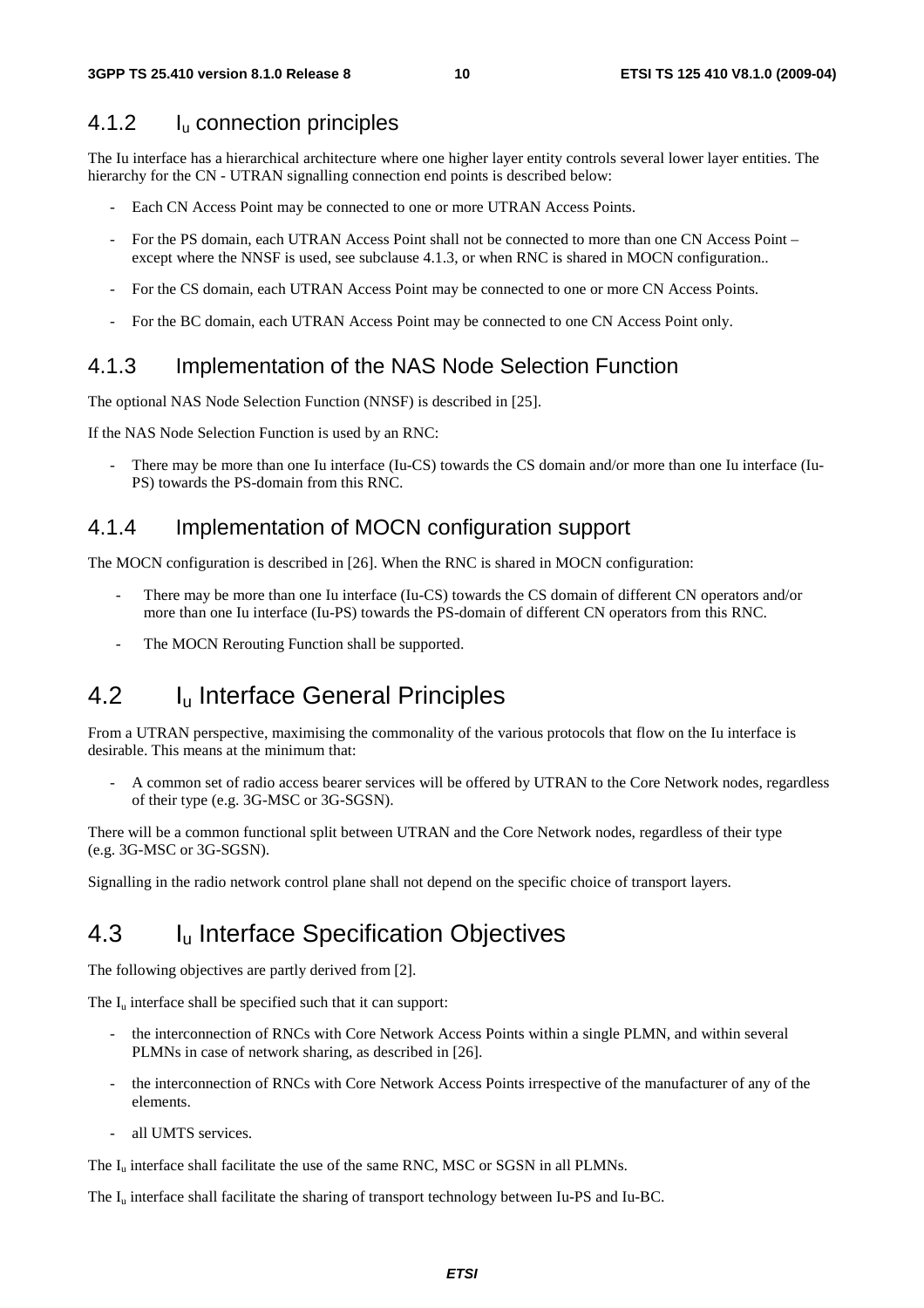The  $I_{\text{u}}$  interface shall allow interworking to the GSM Core Network.

Independence between the protocol layers and between control and user planes shall be maintained on the Iu interface.

The I<sub>u</sub> interface shall allow independent evolution of technologies within the Core, Radio Access and Transport Networks.

The  $I_u$  interface shall allow separate evolution of O&M facilities.

The  $I_{\text{u}}$  interface shall be standardised as an open and multi-vendor interface.

The Iu interface specifications shall facilitate the migration of some services from the CS-domain to the PS-domain. In particular, the RANAP protocol shall be common to both PS and CS domains, and the  $I<sub>u</sub>$  user plane protocol(s) shall be independent of the core network domain (PS or CS), except where a specific feature is only required for one domain.

## 4.4 Iu Interface Capabilities

The following capabilities are derived from the requirements described in [2].

The  $I_{\text{u}}$  interface supports:

- procedures to establish, maintain and release Radio Access Bearers;
- procedures to perform SRNS relocation, intra-system handover, inter-system handover and inter-system change;
- procedures to support the Cell Broadcast service;
- a set of general procedures, not related to a specific UE;
- the separation of each UE on the protocol level for user specific signalling management;
- the transfer of NAS signalling messages between UE and CN;
- location services by transferring requests from the CN to UTRAN, and location information from UTRAN to CN. The location information may comprise a geographical area identifier or global co-ordinates with uncertainty parameters;
- simultaneous access to multiple CN domains for a single UE;
- mechanisms for resource reservation for packet data streams;
- procedures to support MBMS bearer services.

## 4.5 Iu Interface Characteristics

### 4.5.1 Use of Transport Network User Plane as Signalling Bearer

4.5.1.1 Use of SCCP

#### 4.5.1.1.1 General

The SCCP is used to support signalling messages between the CNs and the RNC. One user function of the SCCP, called Radio Access Network Application Part (RANAP), is defined. The RANAP uses one SCCP signalling connection per active UE and CN for the transfer of layer 3 messages. RANAP also uses one SCCP signalling connection per MBMS bearer service.

Both connectionless and connection-oriented procedures are used to support the RANAP. TS 25.413 explains whether connection oriented or connectionless services should be used for each layer 3 procedure.

RANAP may use SSN, SPC and/or GT and any combination of them as addressing schemes for the SCCP. Which of the available addressing scheme to use for the SCCP is an operator matter.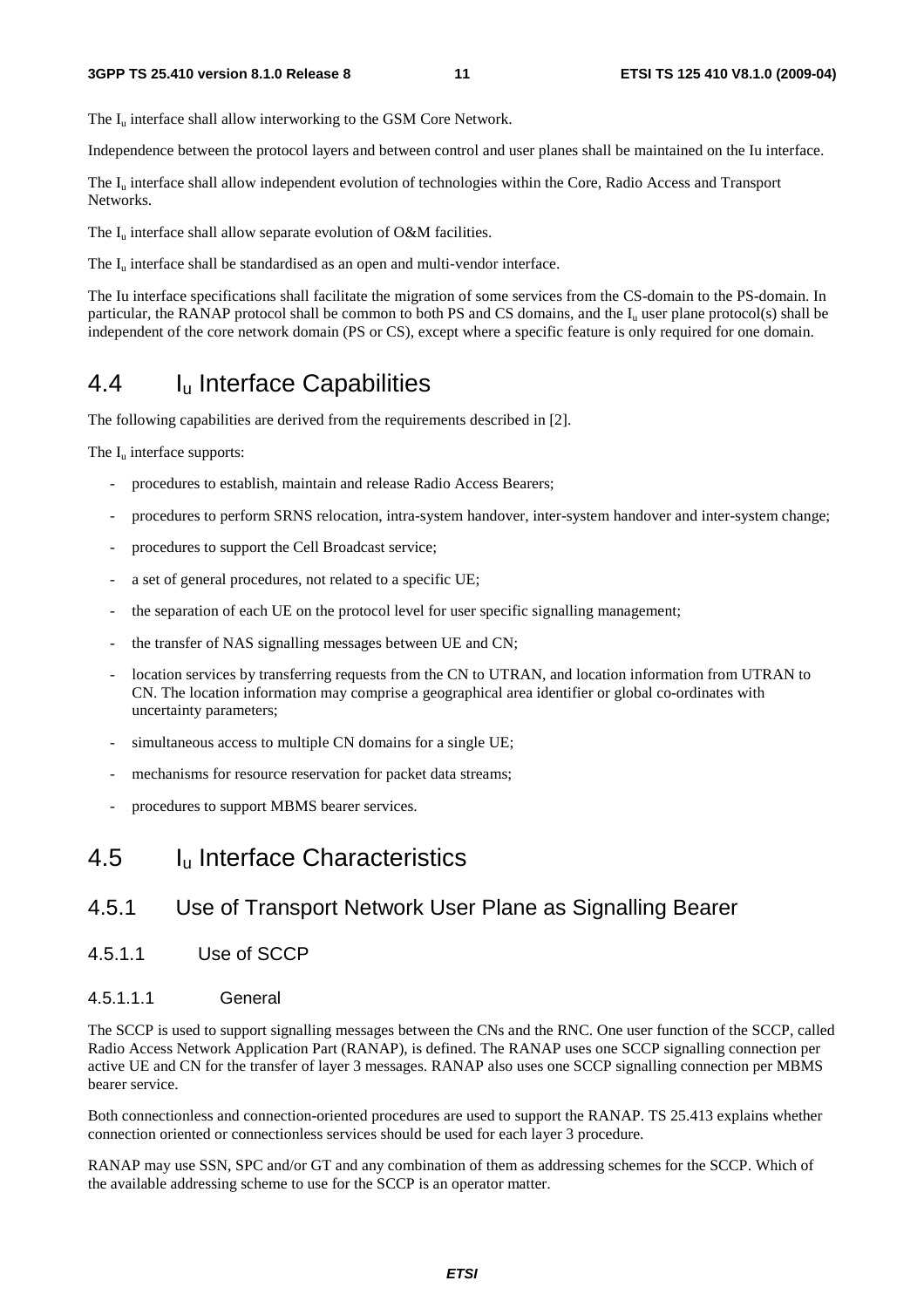When GT addressing is utilised, the following settings shall be used:

- SSN Indicator  $= 1$  (RANAP SSN as defined in [13] shall always be included).
- Global Title Indicator = 0100 (GT includes translation type, numbering plan, encoding scheme and nature of address indicator).
- Translation Type =  $0000 0000$  (not used).
- Numbering Plan =  $0001$  (E.163/4).
- Nature of Address Indicator = 000 0100 (International Significant Number).
- Encoding Scheme  $= 0001$  or 0010 (BCD, odd or even).
- Routing indicator = 0 or 1 (route on GT or PC/SSN).

When used, the GT shall be the E.164 address of the relevant node.

The following subclauses describe the use of SCCP connections for RANAP transactions. Subclause 4.5.1.2 describes the connection establishment procedures. Subclause 4.5.1.3 describes the connection release procedures. Subclause 4.5.1.4 describes abnormal conditions.

#### 4.5.1.1.2 SCCP Connection Establishment procedure

A new SCCP connection is established when information related to the communication between a UE and the network has to be exchanged between RNC and CN, and no SCCP connection exists between the CN and the RNC involved, for the concerned UE. A new SCCP connection is also established for MBMS service purpose between the RNC and CN.

Various SCCP connection establishment cases have to be distinguished:

- i) RNC Initiated SCCP Signalling Connection for a UE;
- ii) CN Initiated SCCP Signalling Connection for a UE;
- iii) CN Initiated SCCP Signalling Connection for an MBMS Service.

The above cases are the only cases currently identified for SCCP connection establishment. Others may emerge in the future.

#### 4.5.1.1.2.1 Establishment procedure in case i

The SCCP signalling connection establishment is initiated, by the RNC, at the reception of the first layer 3 non access stratum message from the UE and at the execution of the enhanced relocation.

#### **Initiation**

The RNC sends SCCP CONNECTION REQUEST message to the Core Network. A RANAP message shall be included in the user data field of the SCCP CONNECTION REQUEST message when the RANAP message size is less than or equal to the maximum size of the user data field in the SCCP CONNECTION REQUEST message. When the RANAP message is longer than the maximum size, the user data field shall not be included in the SCCP CONNECTION REQUEST message.

If the Core Network receives an SCCP CONNECTION REQUEST message for a UE for which an SCCP connection already exists, or if the Core Network receives an SCCP CONNECTION REQUEST message that does not include a user data field, and later finds out that the SCCP CONNECTION REQUEST message was for a UE for which an SCCP connection already exists, the Core Network shall ensure that the new SCCP connection and the already existing SCCP connection are for the same UE, e.g. by security functions, and if so, release the already existing SCCP connection via the normal Iu Release procedure and all UTRAN resources allocated to it.

#### **Termination**

- **successful outcome** 
	- The SCCP CONNECTION CONFIRM message, which may optionally contain a connection oriented RANAP message in the user data field, is returned to the RNC.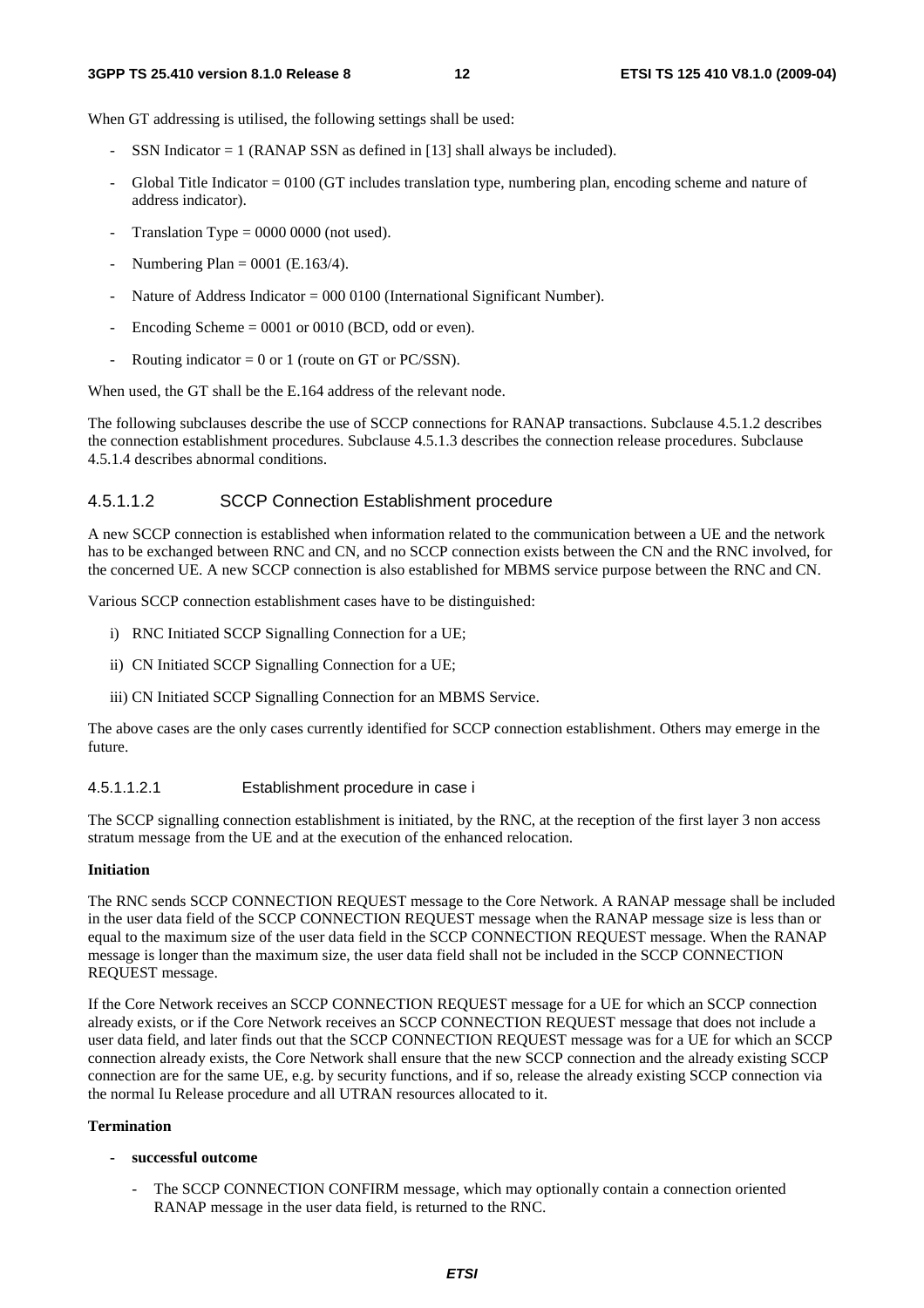#### **- unsuccessful outcome**

If the SCCP signalling connection establishment fails, an SCCP CONNECTION REFUSAL message will be sent back to the RNC. This message may contain a RANAP message in the user data field.

For more information on how the RANAP procedures Initial UE Message and Enhanced Relocation Complete are handled, please see the elementary procedures Initial UE Message and Enhanced Relocation Complete in TS 25.413 [6].

> RNC CN CR  ${SSN=RANAP, a1=x, RANAP message or no user data}$ CC {a1=y,a2=x, RANAP message or no user data} <----------------------------------------- or  $CREF{a2=x, RANAP message or no user data}$ <----------------------------------------- a1 = source local reference, a2 = destination local reference, x = SCCP connection reference at the RNC, y = SCCP connection reference at the CN.

#### **Figure 4.2: Setting-up of RNC Initiated SCCP Signalling Connection**

#### 4.5.1.1.2.2 Establishment procedure in case ii

The SCCP signalling connection establishment is initiated, by the Core Network, in connection with performing a Relocation.

#### **Initiation**

The Core Network initiates the connection establishment by sending an SCCP CONNECTION REQUEST message to the RNC. Optionally, a RANAP message may be included in the user data field of the SCCP CONNECTION REQUEST message.

#### **Termination**

#### **- successful outcome**

- The SCCP CONNECTION CONFIRM message, which may optionally contain a connection oriented RANAP message in the user data field, is returned to the Core Network.
- **unsuccessful outcome** 
	- If the SCCP signalling connection establishment fails, an SCCP CONNECTION REFUSAL message will be sent back to the Core Network. This message may contain a RANAP message in the user data field.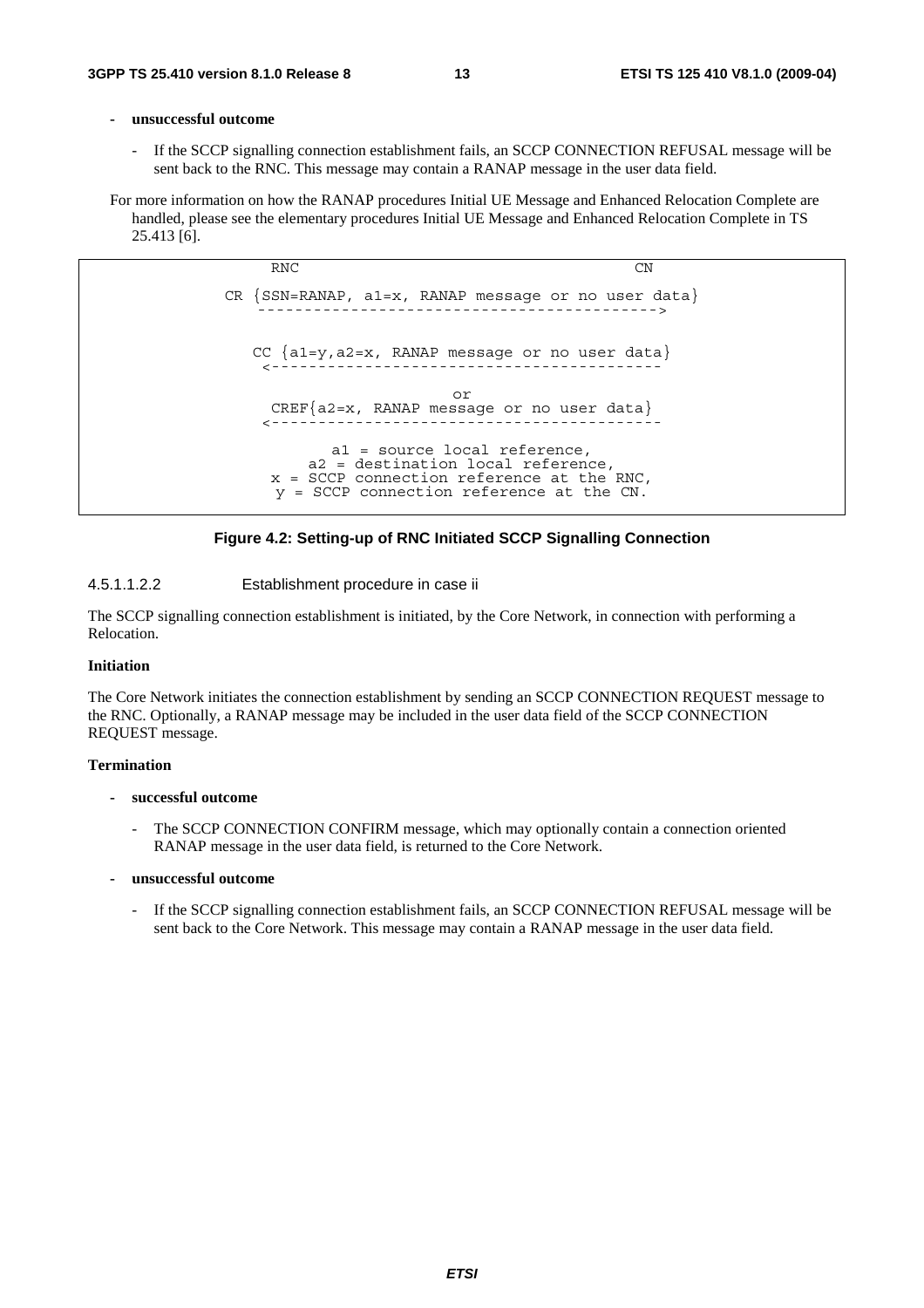```
RNC CN
CR \n{SSN=RANAP, al=y, RANAP message or no user data}CC {a1=x, a2=y, RANAP message or no user data} 
                         ------------------------------------------> 
                         or 
    CREF{a2=y, RANAP message or no user data} 
                        ------------------------------------------> 
           a1 = source local reference, 
        a2 = destination local reference, 
    x = SCCP connection reference at the RNC, 
     y = SCCP connection reference at the CN.
```
#### **Figure 4.3: Setting-up of CN Initiated SCCP Signalling Connection**

#### 4.5.1.1.2.3 Establishment procedure in case iii

The SCCP signalling connection establishment is initiated, by the Core Network, to establish a new SCCP connection between the RNC and the CN for an MBMS service at the start of an MBMS session and when no SCCP connection already exists between the CN and the RNC involved, for the concerned MBMS service.

#### **Initiation**

The Core Network initiates the connection establishment by sending an SCCP CONNECTION REQUEST message to the RNC. Optionally, a RANAP message may be included in the user data field of the SCCP CONNECTION REQUEST message.

#### **Termination**

#### **- successful outcome**

- The SCCP CONNECTION CONFIRM message, which may optionally contain a connection oriented RANAP message in the user data field, is returned to the Core Network.
- **unsuccessful outcome** 
	- If the SCCP signalling connection establishment fails, an SCCP CONNECTION REFUSAL message will be sent back to the Core Network. This message may contain a RANAP message in the user data field.

#### 4.5.1.1.3 SCCP Connection Release procedure

This procedure is always initiated at the Core Network side in normal release case.

An SCCP connection is released when the CN realises that a given signalling connection is no longer required.

The CN sends a SCCP RELEASED message.

The procedure may be initiated at the Core Network side and the RNC side in any abnormal release case.

#### 4.5.1.1.4 General SCCP Abnormal Conditions

If a user-out-of-service information or signalling-point-inaccessible information is received by the RANAP, no new attempt to establish SCCP connections towards the affected point code will be started until the corresponding user-inservice information or signalling-point-accessible information is received.

When a user-out-of-service information or signalling-point-inaccessible is received by the RNC, an optional timer may be started. When the timer expires, all the SCCP connections towards the affected point code will be released. When the user-in-service or signalling-point-accessible is received, the timer is stopped.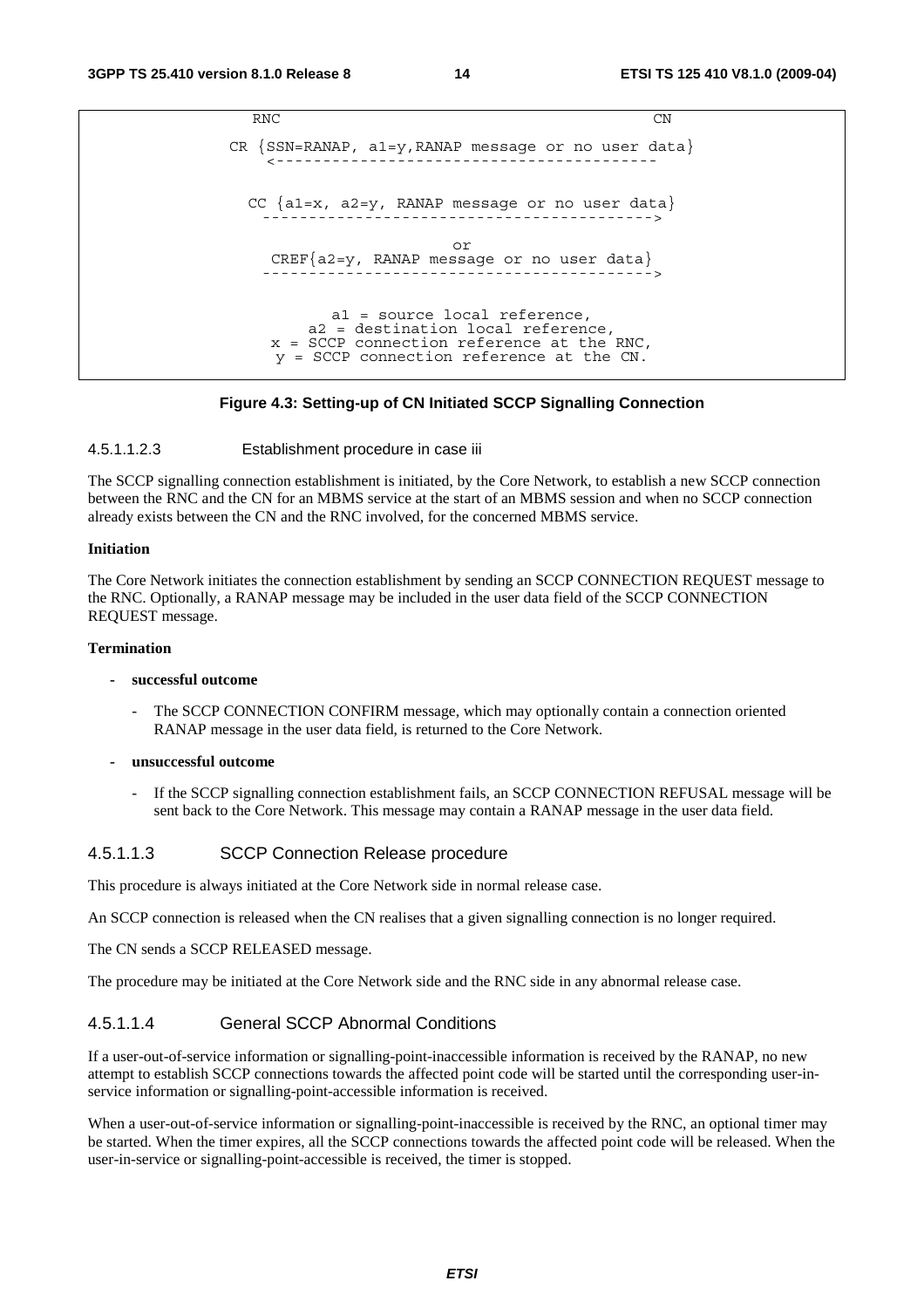If for any reason an SCCP connection is released, the optional timer expires or a connection refusal is received while any of the RANAP procedures are being performed or while a dedicated resource is still allocated, the following actions are taken:

#### **At RNC:**

- Any RNC procedure relating to that connection is abandoned.
- The UTRAN resources allocated to the connection are released.

#### **At Core Network:**

The resources associated with the SCCP connection are cleared as soon as possible.

#### 4.5.1.2 Use of MTP3b

- For a given MSC, the RNC shall be able to access RANAP and ALCAP either under the same MTP3b destination point code, or under different point codes;
- For a given RNC, the MSC shall be able to access RANAP and ALCAP either under the same MTP3b destination point code, or under different point codes.

#### 4.5.2 Use of Transport Network User Plane as User Data Bearer

#### 4.5.2.1 Use of AAL2

In the ATM transport option AAL2 is used as the user data bearer towards the CS domain.

Q.2630.2 is used as the protocol for dynamically setup AAL-2 connections over Iu towards the CS domain. Q.2630.2 adds new optional capabilities to Q.2630.1.

#### 4.5.2.2 Use of GTP-U

GTP-U is used as the user data bearer towards the PS domain.

RANAP Signalling is used to establish, modify and release the GTP-U tunnels towards the PS domain.

#### 4.5.2.3 Use of RTP

RTP/UDP/IP is used as the user data bearer towards the CS domain in the IP transport option. The use of RTCP [x2] is optional.

RANAP Signalling is used to establish, modify and release RTP sessions towards the CS domain.

#### 4.5.3 Use of Transport Network User Plane on Iu-BC

TCP/IP is used as the bearer for the radio network layer protocol over  $I_u$ -BC.

The TCP connection is normally established by the CN using standard TCP procedures.

A new TCP connection is established by the RNC only when there is information (e.g. failure or restart indications) that needs to be sent from RNC to the CN, and there is no existing TCP connection. The RNC shall establish the connection using standard TCP procedures.

The node that established the connection shall release the TCP connection.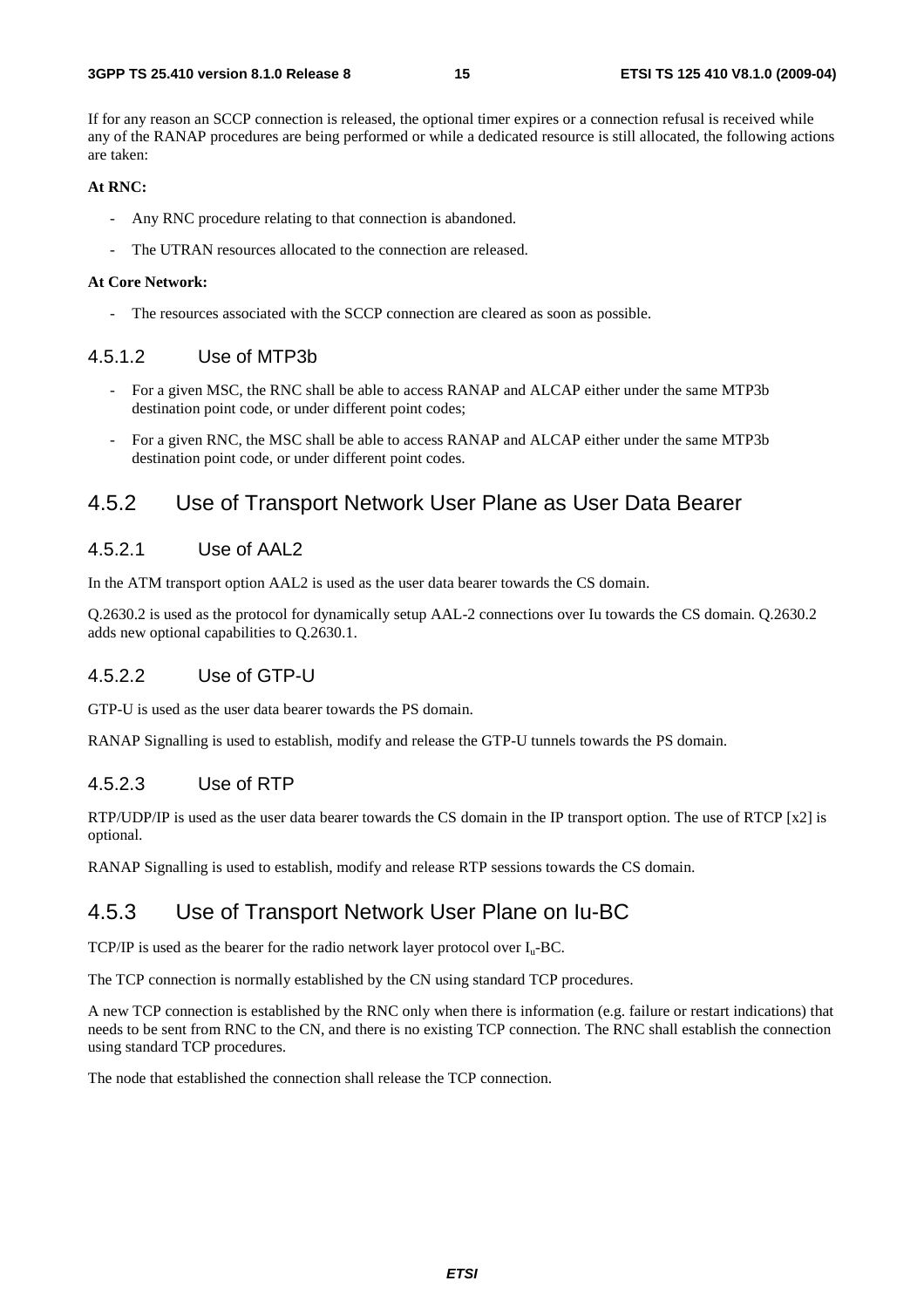## 5 Functions of the  $I_u$  Interface Protocols & Functional Split

## 5.1 General

This subclause defines the functional split between the core network and the UMTS radio access network. In addition, the possible interaction between the functions is defined. The functional split is shown in table 5.1.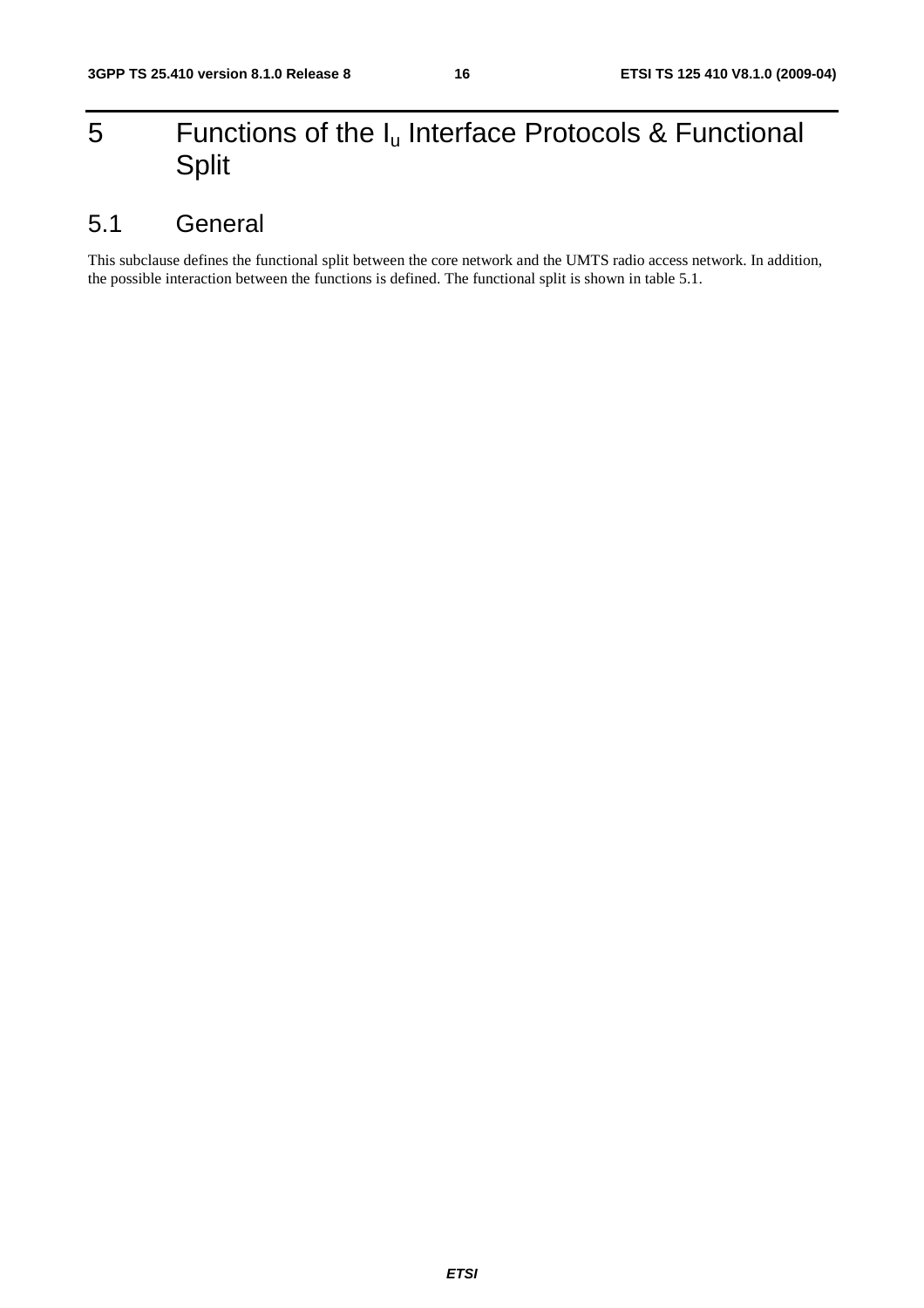| <b>Function</b>                                      | <b>UTRAN</b>                    | <b>CN</b>                    |
|------------------------------------------------------|---------------------------------|------------------------------|
| <b>RAB management functions:</b>                     |                                 |                              |
| RAB establishment, modification and release          |                                 | X                            |
| RAB characteristics mapping $I_u$ transmission       | $\frac{x}{x}$                   |                              |
| bearers                                              |                                 |                              |
| RAB characteristics mapping Uu bearers               | $\frac{\mathsf{X}}{\mathsf{X}}$ |                              |
| RAB queuing, pre-emption and priority                |                                 | Χ                            |
|                                                      |                                 |                              |
| <b>Radio Resource Management functions:</b>          |                                 |                              |
| Radio Resource admission control                     | <u>х</u>                        |                              |
| <b>Broadcast Information</b>                         | $\overline{\mathsf{x}}$         | Χ                            |
| Iu link Management functions:                        |                                 |                              |
| I <sub>u</sub> signalling link management            | Χ                               | X                            |
|                                                      |                                 |                              |
| ATM VC management<br>AAL2 establish and release      | Χ<br>$\overline{\mathsf{x}}$    | X<br>$\overline{\mathsf{X}}$ |
| AAL5 management                                      | $\overline{\mathsf{x}}$         | $\overline{\mathsf{x}}$      |
| GTP-U Tunnels management                             | X                               | Χ                            |
| <b>TCP Management</b>                                | $\overline{\mathsf{x}}$         | X                            |
| <b>Buffer Management</b>                             | X                               |                              |
|                                                      |                                 |                              |
| Iu U-plane (RNL) Management:                         |                                 |                              |
| I <sub>u</sub> U-plane frame protocol management     |                                 | X                            |
| I <sub>u</sub> U-plane frame protocol initialization | X                               |                              |
|                                                      |                                 |                              |
| <b>Mobility management functions:</b>                |                                 |                              |
| Location information reporting                       | Χ                               | х                            |
| Handover and Relocation                              |                                 |                              |
| Inter RNC hard HO, lur not used or not available     | X                               | <u>X</u>                     |
| Serving RNS Relocation (intra/inter MSC)             | $\overline{\mathsf{x}}$         | $\overline{\mathsf{x}}$      |
| Inter system hard HO (UMTS-GSM)                      | $\overline{\mathsf{x}}$         | $\overline{\mathsf{X}}$      |
| Inter system Change (UMTS-GSM)                       | Χ                               | $\overline{\mathsf{x}}$      |
| Paging Triggering                                    |                                 | $\overline{\mathsf{x}}$      |
| <b>GERAN System Information Retrieval</b>            | X                               | $\overline{\mathsf{x}}$      |
| <b>Security Functions:</b>                           |                                 |                              |
| Data confidentiality                                 |                                 |                              |
| Radio interface ciphering                            | Χ                               |                              |
| Ciphering key management                             |                                 | Χ                            |
| User identity confidentiality                        | X                               | $\overline{\mathsf{x}}$      |
| Data integrity                                       |                                 |                              |
| Integrity checking                                   | х                               |                              |
| Integrity key management                             |                                 | х                            |
|                                                      |                                 |                              |
| <b>Service and Network Access functions:</b>         |                                 |                              |
| CN Signalling data                                   | Χ                               | X                            |
| Data Volume Reporting                                | $\overline{\mathsf{x}}$         |                              |
| <b>UE Tracing</b>                                    | $\overline{\mathsf{x}}$         | Χ                            |
| Location reporting                                   | X                               | X                            |
| I <sub>u</sub> Co-ordination functions:              |                                 |                              |
| Paging co-ordination                                 | Х                               | X                            |
| <b>NAS Node Selection Function</b>                   | $\overline{\mathsf{x}}$         |                              |
| <b>MOCN Rerouting Function</b>                       | $\overline{\mathsf{x}}$         | X                            |
|                                                      |                                 |                              |
| <b>MBMS</b> functions                                | Χ                               | Χ                            |
| <b>MBMS RAB Management</b>                           | Χ                               | X                            |
| <b>MBMS UE Linking Function</b>                      | Χ<br>$\overline{\mathsf{x}}$    | Χ<br>$\overline{\mathsf{x}}$ |
| <b>MBMS Registration Control Function</b>            | $\overline{\mathsf{x}}$         | $\overline{\mathsf{x}}$      |
| <b>MBMS Enquiry Function</b>                         |                                 |                              |

#### **Table 5.1: Iu interface functional split**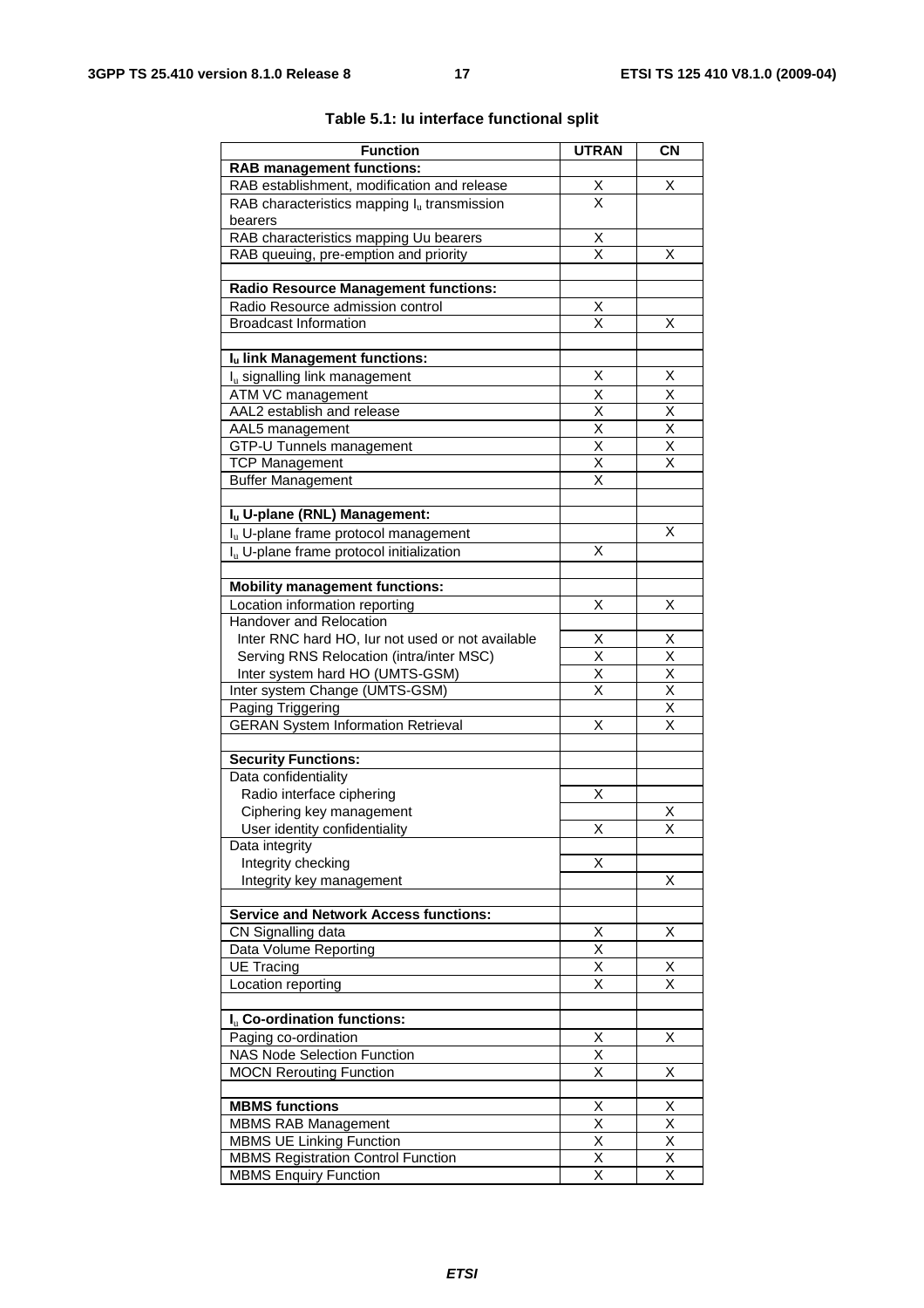## 5.2 RAB management Functions

### 5.2.1 RAB establishment, modification and release function

The RAB, Radio Access Bearer, is defined to be set-up between UE and CN. Depending on subscription, service, requested QoS etc. different types of RABs will be used. It is the CN that controls towards the UTRAN the establishment, modification or release of a RAB. Furthermore, the CN selects the type of the transport bearer, i.e. ATM or IP.

The RAB identity is allocated by CN by mapping the value for the NAS Binding information (from the actual protocol IE for the respective CN domain) to the RAB ID as specified in [3]. The RAB identity is globally significant on both the radio bearer and on the Iu bearer for a given UE in a particular CN domain.

RAB establishment, modification and release is a CN initiated function.

RAB establishment, modification and release is a UTRAN executed function.

RAB release request is a UTRAN initiated function, triggered when UTRAN e.g. fails to keep the RAB established with the UE.

### 5.2.2 RAB characteristics mapping to Uu bearers function

The RAB characteristics mapping function is used to map the radio access bearers to the Uu bearers. The mapping is performed during the establishment of the RAB. UTRAN shall perform the mapping between the bearers.

RAB mapping to Uu transmission bearers is a UTRAN function.

### 5.2.3 RAB characteristics mapping to Iu transport bearers

The RAB characteristics mapping function is used to map the radio access bearers to the Iu interface transport bearers. The mapping is performed during the establishment of the RAB.

UTRAN shall perform this mapping between the bearers if AAL2 is used, since it is the UTRAN that establishes the AAL2 connections.

In case of RAB towards the PS domain, UTRAN shall perform the mapping between the radio access bearers and the IP layer.

RAB characteristics mapping to Iu transport bearers is a UTRAN function.

### 5.2.4 RAB queuing, pre-emption and priority function

The allocation/retention priority level of a RAB is determined by the CN based on e.g. subscription information, QoS information etc. Accordingly, the CN shall request RAB establishment or modification with an indication of the priority level and the pre-emption capability of that RAB and the queuing vulnerability. Queuing and resource pre-emption shall be performed by UTRAN accordingly.

RAB queuing, pre-emption and allocation/retention priority handling is a UTRAN controlled function.

RAB queuing, pre-emption and allocation/retention priority setting is a CN function.

### 5.3 Radio Resource Management over Iu

#### 5.3.1 Radio resource admission control

When UTRAN receives a request to establish or modify a radio access bearer from the CN, the current radio resource situation is analysed and the admission control either accepts or rejects the request. This is called "Radio resource admission control" and is handled by the UTRAN. If the request is queued, it is handled by the RAB queuing, preemption and priority function.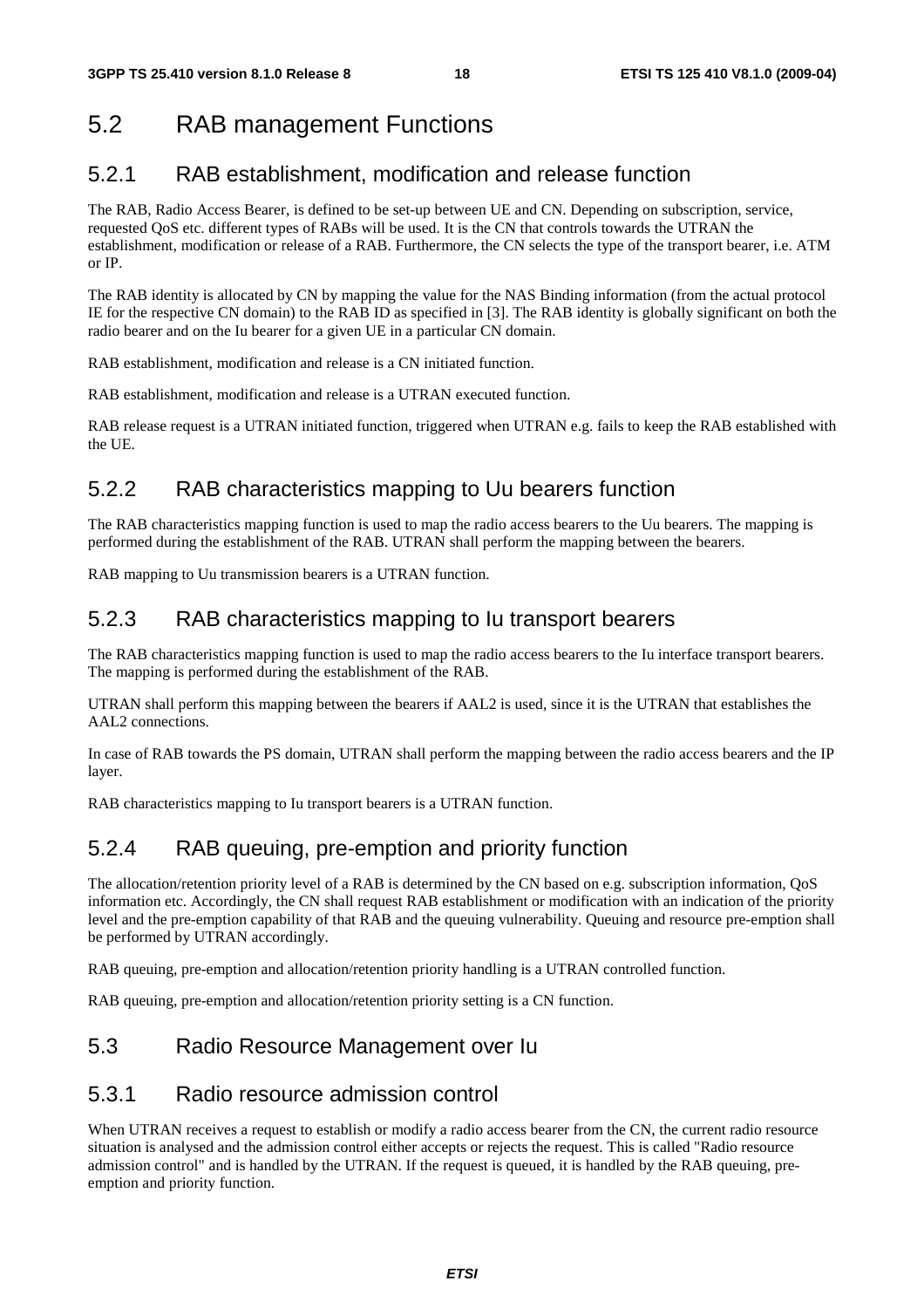### 5.3.2 Broadcast information management

This function consists in the broadcast from network toward UE of some information in the coverage area of the whole network or different parts of the network.

There are two kinds of Broadcast information management. UTRAN broadcast information, and Cell Broadcast information management. All UTRAN broadcast information management shall be handled locally within UTRAN. All Cell Broadcast information is controlled by CN and executed by UTRAN.

## 5.4 I<sub>u</sub> link Management functions

### 5.4.1 **I**<sub>u</sub> Signalling Link Management function

The I<sub>u</sub> signalling link management function provides a reliable transfer of the radio network signalling between UTRAN and CN. Both CN and UTRAN manage the function.

This function is in particular responsible for Iu signalling connection establishment, which can be established either by the CN or the RNC and for  $I_u$  signalling connection release, which is controlled by CN possibly upon UTRAN request.

### 5.4.2 ATM Virtual Connection Management function

This function refers to handling of ATM Virtual Connections (VCs) between CN and UTRAN.

This function shall be used to establish, maintain and release the ATM VCs. For permanent VCs, it is regarded to be an O&M function.

This function also includes the selection of a Virtual Circuit to be used for a particular RAB. The selection of ATM VC upon an Iu radio access bearer service request, shall be done by UTRAN. The selected VC shall fulfil the requirements of the request. The VC may consist of several sublinks: such as SCCP connections, AAL2 connections or IP flows.

### 5.4.3 AAL2 connection establish and release function

This function is used to establish and release the AAL type 2 connections between CN and UTRAN upon an Iu radio access bearer service request. Both UTRAN and CN are taking part in the establishment of AAL2 connection. UTRAN shall initiate both establishment and release of AAL2 connections. In abnormal cases, the CN may also initiate release of AAL2 connections. The use of AAL2 for Iu transmission bearers depends on type of CN.

### 5.4.4 AAL5 management function

AAL5 connections between CN and UTRAN shall be pre-configured at system initialisation. Basic configuration is PVCs. For user data, SVC is possible.

The AAL5 management is a function handled by both the CN and the UTRAN.

### 5.4.5 GTP-U tunnels management function

This function is used to establish and release GTP-U tunnels between CN and UTRAN upon a radio access bearer service request. This involves assigning a tunnel identifier for each direction and the creation of a context containing the tunnel information. The tunnel identifier for the downlink is allocated by the UTRAN, and the tunnel identifier for the uplink is allocated by the CN. Both CN and UTRAN should maintain the context. The use of GTP-U for I<sub>u</sub> transport bearers depends on type of CN.

### 5.4.6 TCP Management Function

This function is used to establish and release the TCP connections between CN and UTRAN over Iu-BC.

The TCP management function exists in both UTRAN and CN.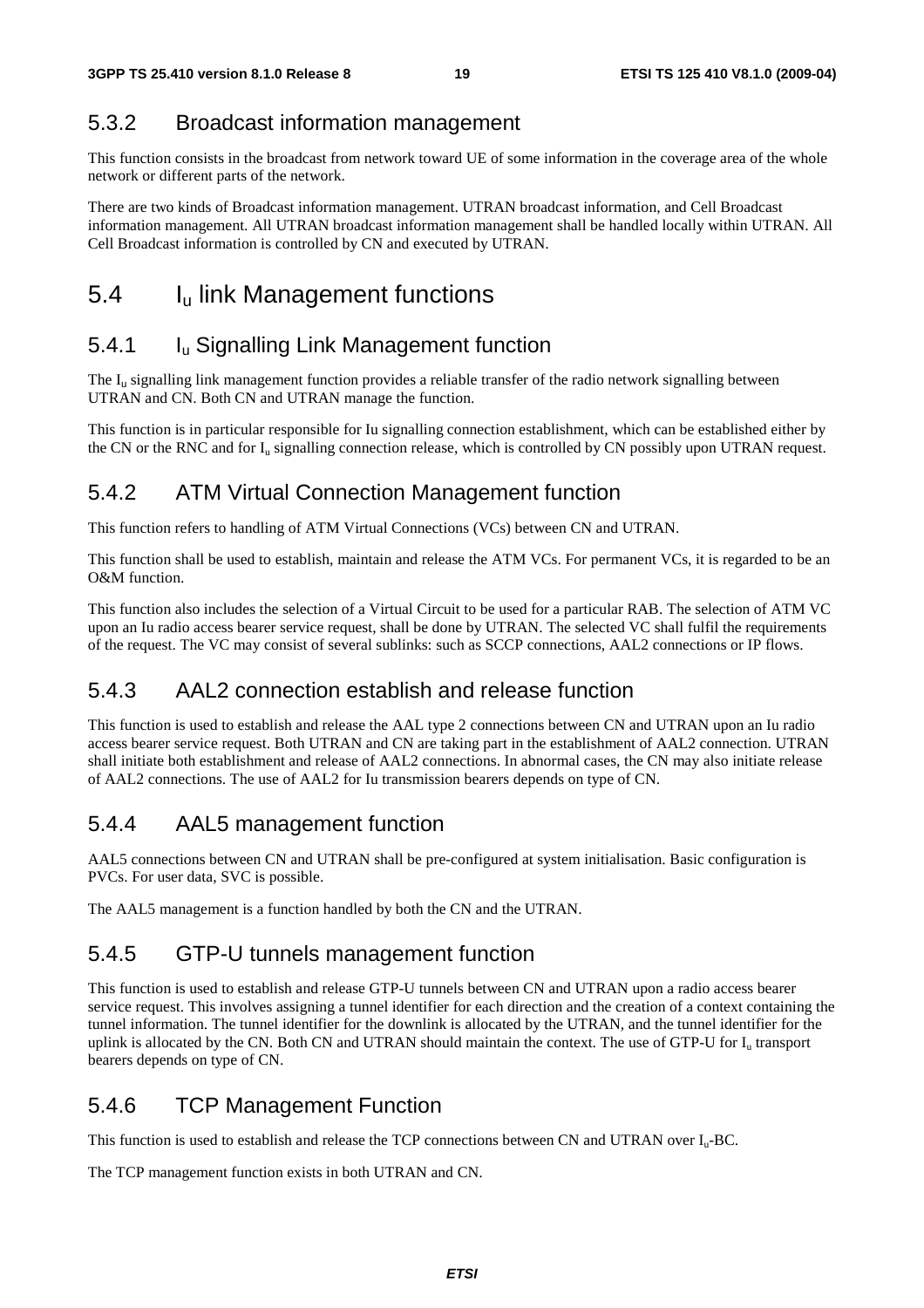### 5.4.7 Buffer Management

Congestion control shall be performed over the Iu user plane using buffer management and no flow control.

This function includes buffers to store received packet data units that at reception can not be processed due to e.g. congestion. In UTRAN, there must be a buffer management function handling received packets from the peer CN node.

The used mechanism is not in the scope of the present document and not relevant to be standardised.

Buffer management is a UTRAN function.

### 5.4.8 RTP Session Management Function

This function is used to establish and release RTP sessions between CN and UTRAN upon a radio access bearer service request. This involves assigning a RTP session identifier for each direction and the creation of a context containing the RTP session information. The RTP session identifier for the downlink is allocated by the UTRAN, and the RTP session identifier for the uplink is allocated by the CN. Both CN and UTRAN should maintain the RTP session context. The use of RTP for Iu transport bearers depends on type of CN.

## 5.5 Iu U-plane (RNL) Management Functions

### 5.5.1 Iu U-plane frame protocol mode selection function

The  $I_{\rm u}$  UP in the Radio Network Layer provides modes of operation that can be activated on RAB basis. For a given RAB, the  $I_{\rm u}$  UP operates either in a Transparent or in Support mode.  $I_{\rm u}$  U-plane frame protocol mode is selected by the CN. A set of appropriate U-plane version(s) is indicated within RANAP. The final U-plane version is selected during the Iu UP initiation procedure among the indicated version(s).

This function is a CN function.

### 5.5.2 Iu U-plane frame protocol initialisation

 $I_{\rm u}$  U-plane frame protocol is initialised by the UTRAN. In certain cases, as described in [15], the  $I_{\rm u}$  U-plane frame protocol may be initialised by the CN.

### 5.6 Mobility Management Functions

### 5.6.1 Location information update function

Some functionality within the CN, needs information about the present location of an active UE, i.e. a UE with established signalling connection. The Location information update function is used to transfer this information from the UTRAN to the CN. It is the UTRAN responsibility to send this information initially at the signalling connection establishment for a UE and at any change of the UE location as long as the signalling connection exists. For this function, the location information shall be at Location and Routing Area level.

### 5.6.2 Handover and Relocation functions

#### 5.6.2.1 Inter RNC hard HO function, Iur not used or not available

This functionality includes procedures for handover from one RNC to another RNC when Iur interface is not used or is not available, i.e. soft handover is not possible. The connection is switched in the CN, so both UTRAN and CN are involved. Both intra and inter CN entity cases are applicable. This functionality includes also the moving of the Serving RNS functionality from one RNC to another RNC.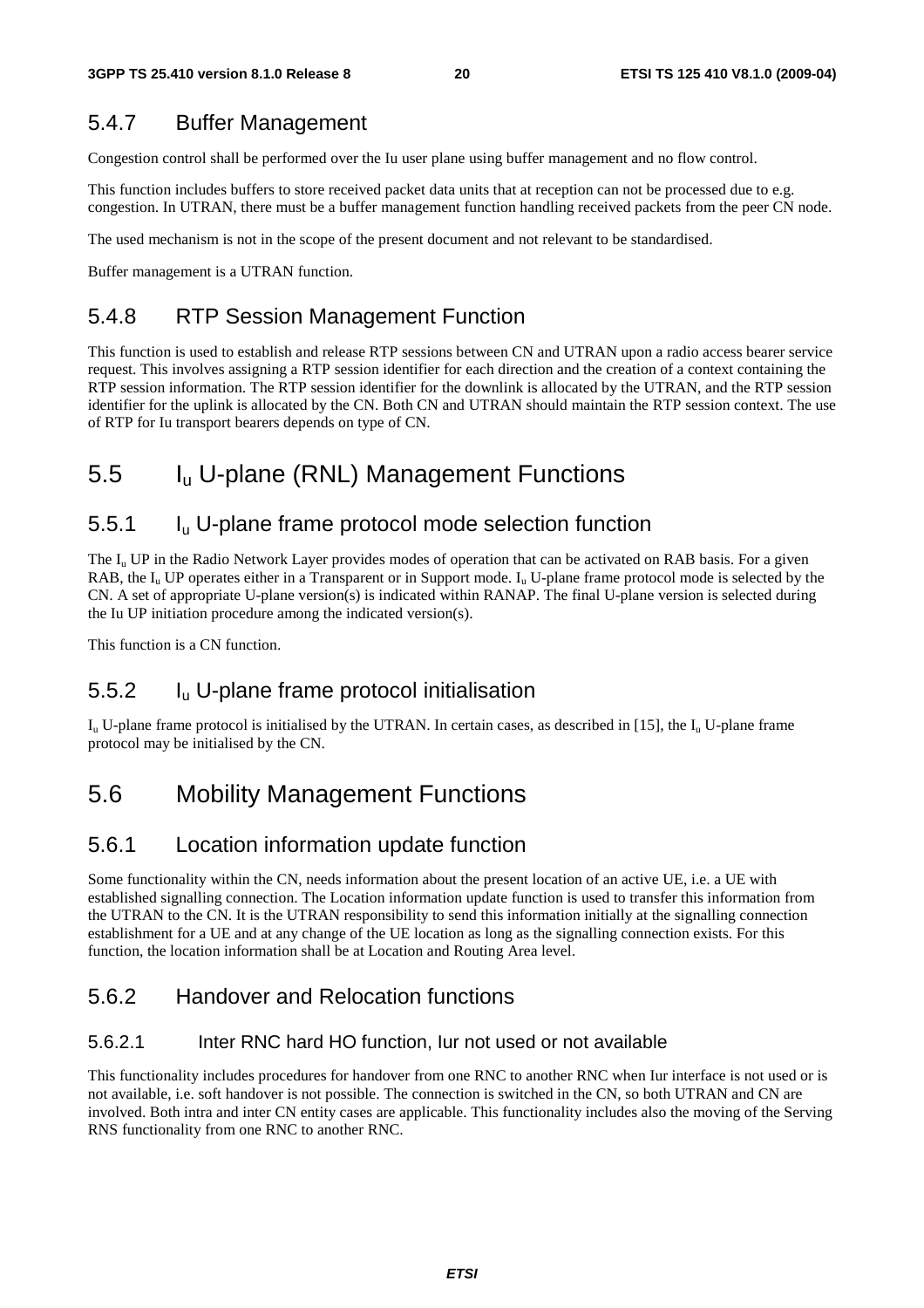#### 5.6.2.2 Serving RNS Relocation function

This functionality allows moving the Serving RNS functionality from one RNC to another RNC, e.g. closer to where the UE has moved during the communication. The Serving RNS Relocation procedure may be applied when active cell management functionality has created a suitable situation for it. Both UTRAN and CN are involved.

#### 5.6.2.3 Inter system Handover (e.g. UMTS-GSM) function

Inter system handover is performed when a mobile hands over between cells belonging to different systems such as GSM and UMTS. For intersystem handover between UMTS and GSM, the GSM procedures are used within the GSM network. Both UTRAN and CN are involved.

NOTE: The GSM BSSMAP procedures are outside the scope of the present document.

### 5.6.2A Inter System Change (e.g. UMTS-GSM) function

Inter system change is performed when a GPRS attached mobile moves from cells belonging to different systems such as GSM and UMTS. For intersystem change between UMTS and GSM, the GPRS procedures are used within the GPRS network. Both UTRAN and CN are involved.

### 5.6.3 Paging Triggering

The Core Network shall, when considered necessary, trigger the Location/Routing/RNC Area paging in the UTRAN system.

### 5.6.4 Shared Networks Access Control

The Shared Networks Access Control function allows the CN to request the UTRAN to apply UE specific access control to the UTRAN and the neighbouring networks on a PLMN or an SNA basis. The Shared Networks Access Control function is further described in [1].

### 5.6.5 GERAN System Information Retrieval

In order to provide the UE with system information related to NACC towards a GERAN system - to be used as an optimisation - the GERAN System Information Retrieval function allows the source system to request GERAN (via CN) to provide this system information. The request and subsequent transfer of the GERAN System Information is performed transparently with the RIM function. The RIM function is further described in [1]

### 5.7 Security Functions

#### 5.7.1 Data Confidentiality

#### 5.7.1.1 Radio interface ciphering function

The radio interface shall be ciphered upon request of the Core Network. Both Signalling and user data may be subject to ciphering. The ciphering shall be done within UTRAN.

#### 5.7.1.2 Ciphering key management function

The ciphering key and the permitted algorithm shall be supplied by the CN. UTRAN selects the used algorithm.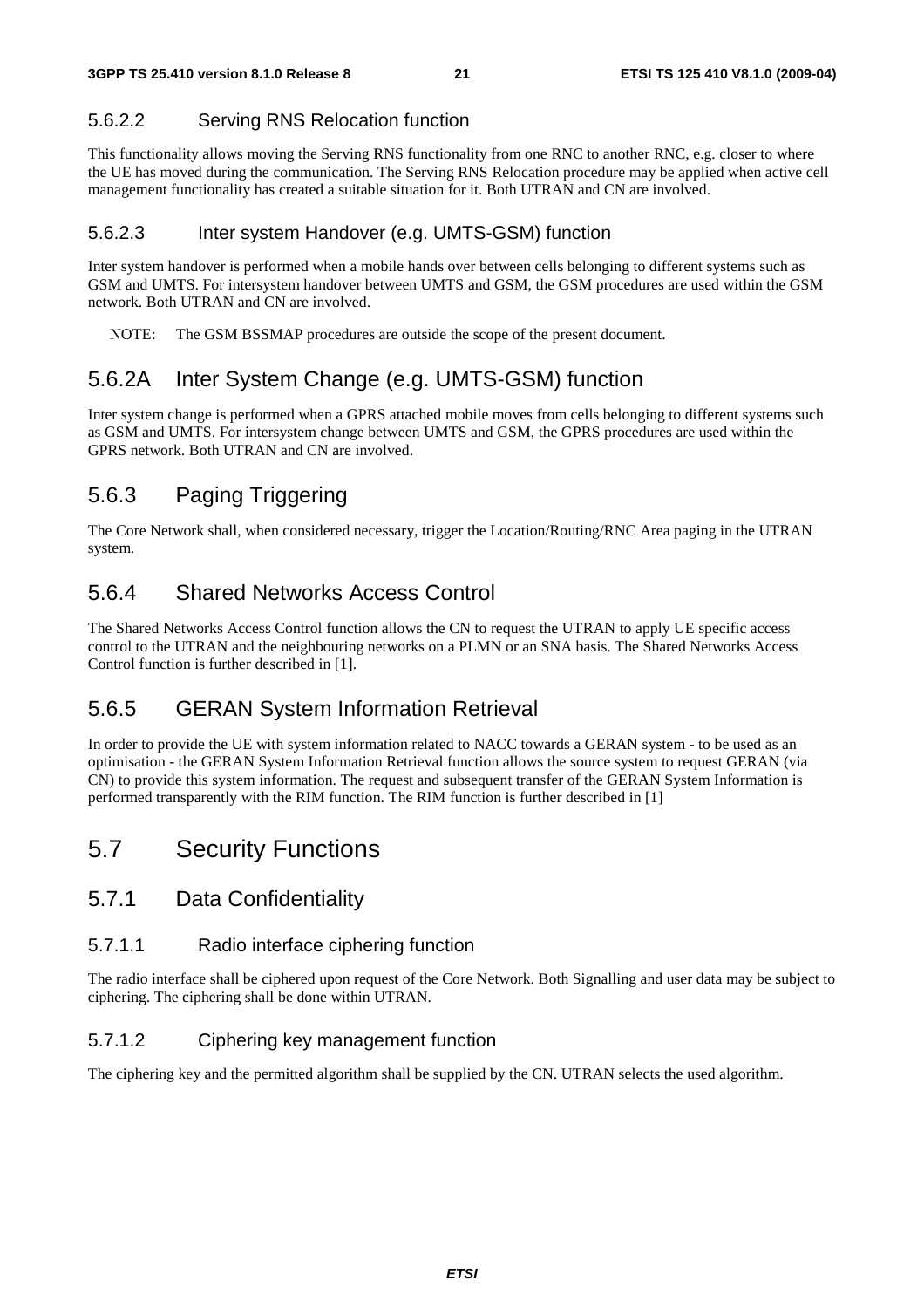### 5.7.2 Data integrity

#### 5.7.2.1 Integrity checking

The purpose of the integrity check is to make sure that the signalling continues between the same elements as by authentication. The integrity check shall be done within the UTRAN.

#### 5.7.2.2 Integrity key management

The integrity key and the permitted algorithm shall be supplied by the CN. UTRAN selects the used algorithm.

### 5.8 Service and Network Access Functions

### 5.8.1 Core Network signalling data transfer function

The NAS CN signalling data such as Call Control (CC), Session Management (SM), Mobility Management (MM), Short Message Services Point to Point and Supplementary Services (SS) shall be transparently conveyed between the CN and the UE. Over the Iu interface, the same Iu interface channel that is used for the UTRAN-CN signalling shall be used.

### 5.8.2 Data Volume Reporting

The data volume reporting function is used to report the volume of unacknowledged data to the CN. The function shall be in the UTRAN and is triggered from the CN.

### 5.8.3 UE Tracing

This feature allows tracing of various events related to the UE and its activities. This is an O&M functionality.

#### 5.8.4 Location reporting function

The positioning function performs the determination of the geographical position and optionally the velocity for an UE. The location reporting function transfers the positioning information between the UTRAN and the CN according to CN commands. This function involves UTRAN and CN.

## 5.9 Co-ordination Functions

### 5.9.1 Paging Co-ordination function

The two CN domain architecture implies need for a page co-ordination, i.e. handling of page triggered by one CN node when UE has a signalling connection to the other CN node. The paging co-ordination is performed by UTRAN and/or optionally by CN. The Common ID is used for UTRAN paging co-ordination. The CN provides the UTRAN with the Common ID.

The paging co-ordination is a UTRAN function. Optionally the paging co-ordination may be performed in the CN.

### 5.9.2 NAS Node Selection Function

The optional NAS Node Selection Function enables the RNC to initially assign CN resources to serve a UE and subsequently setup a signalling connection to the assigned CN resource.

The method by which the RNC initially assigns CN resources is implementation dependent.

The NNSF is described in detail in [25].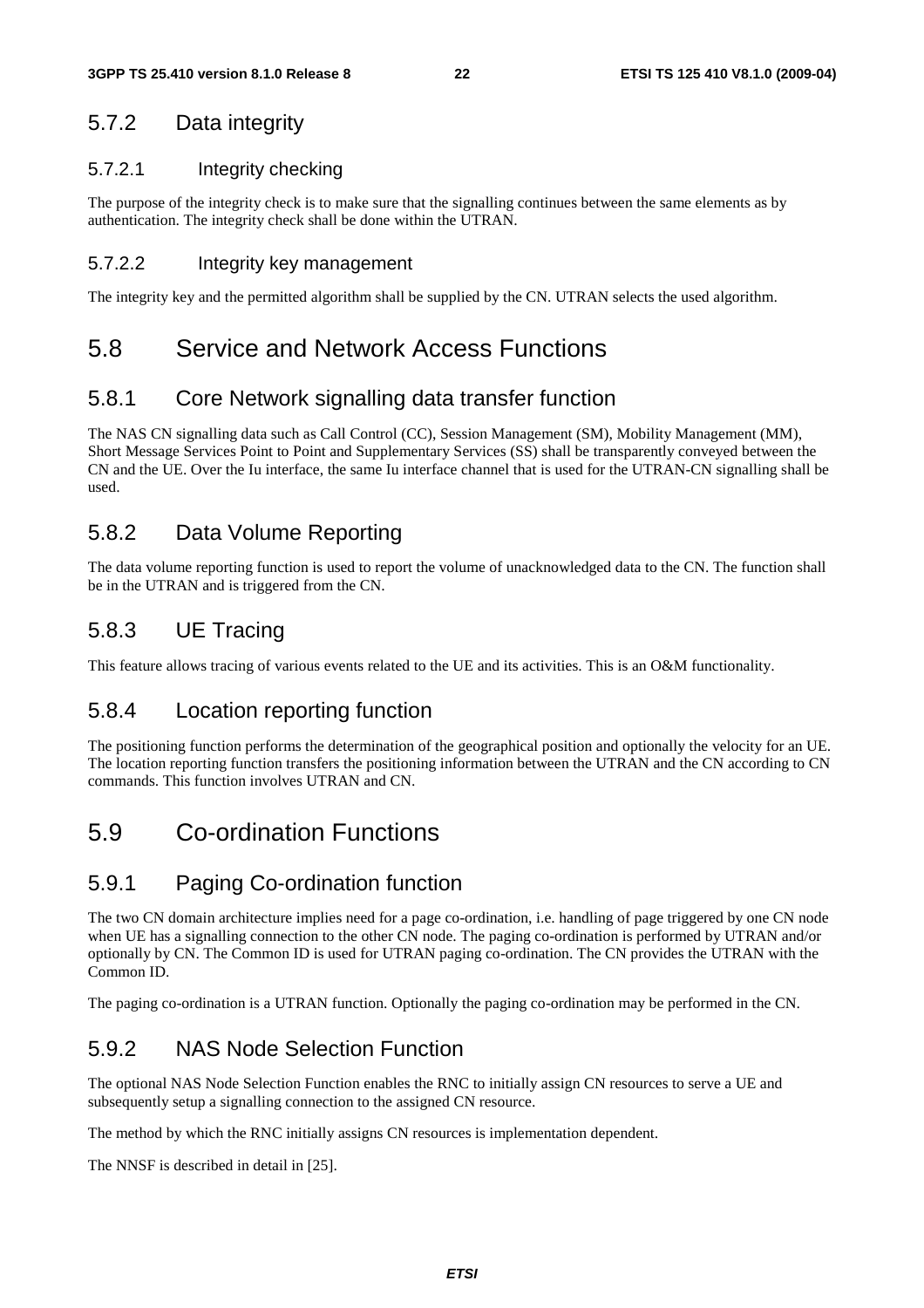## 5.9.3 Information Transfer Function

The Information Transfer function allows configuration data to be passed from the CN to the RNC upon CN trigger. This function is operated in acknowledged mode. It should be used by the CN to maintain alignment between the data as configured in the CN and the configuration data provided to the UTRAN. This may be used e.g. to coordinate the SNA geographical definition (LA to SNA mapping) between CN and UTRAN in order to apply access control on an SNA basis.

### 5.9.4 MOCN Rerouting Function

Rerouting is a mechanism used as part of the assignment of CN operator in shared networks with MOCN configuration for network sharing non-supporting UEs when they perform initial attach /registration. In this case RNC may not know towards which CN to route the initial UE request message and the latter may be rerouted to another CN via RNC.

The MOCN Rerouting Function is described in detail in [26].

## 5.10 MBMS Functions

### 5.10.1 MBMS RAB Management functions

The MBMS RAB, Radio Access Bearer, is defined to be set-up between the CN and one or several UEs for MBMS. Depending on the MBMS service characteristics, different types of MBMS RABs will be used. It is the CN that controls towards the UTRAN the establishment, update or release of an MBMS RAB. The MBMS RAB is defined for the PS domain only.

## 5.10.2 MBMS UE Linking Function

This function provides the RNC with the list of MBMS services that a given UE, with existing dedicated Iu-PS signalling connection, has 'joined' or has 'left' [27].

### 5.10.3 MBMS Registration Control Function

This function allows the RNC to either register or deregister to the PS core network domain for a specific MBMS bearer service so that it is notified whenever a session of this service starts.

It also allows the CN to inform the RNC that a given MBMS bearer service is no longer available.

### 5.10.4 MBMS Enquiry Function

This function allows the RNC to request to the SGSN the list of MBMS bearer services that a given UE has 'joined' [27] or the IP Multicast Address and APN defined in [27] which correspond to a given MBMS bearer service.

## 6 Iu Interface Protocol Structure

## 6.1 General

The Radio Network signalling over Iu consists of the Radio Access Network Application Part (RANAP). The RANAP protocol consists of mechanisms to handle all procedures between the CN and UTRAN. It is also capable of conveying messages transparently between the CN and the UE without interpretation or processing by the UTRAN.

Over the  $I_u$  interface the RANAP protocol is, e.g. used for:

- Facilitate a set of general UTRAN procedures from the Core Network such as paging -notification as defined by the notification SAP in [3].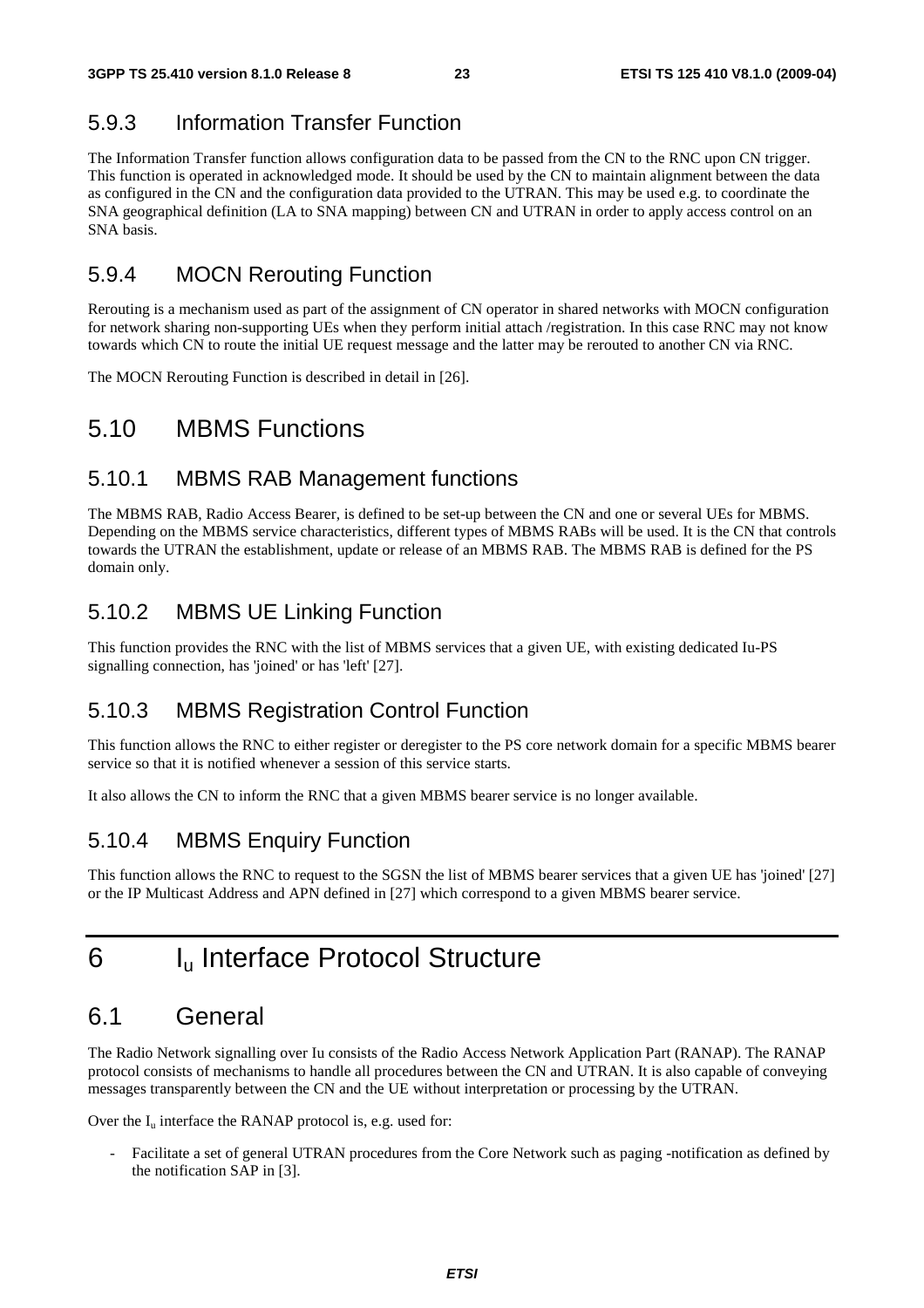- Separate each User Equipment (UE) on the protocol level for mobile specific signalling management as defined by the dedicated SAP in [3].
- Transfer of transparent non-access signalling as defined in the dedicated SAP in [3].
- Request of various types of UTRAN Radio Access Bearers through the dedicated SAP in [3].
- Perform the SRNS Relocation function.
- Perform the various MBMS procedures.

The Radio Access Bearers are provided by the Access Stratum.

Over Iu-BC, a datagram mechanism is used, so there is no clear separation of control and user planes, and the SABP protocol is used for data transfer and signalling.

### 6.2 Iu-CS

Figure 6.1 shows the protocol structure for  $I_u$ -CS, following the structure described in [1].



\*) RTCP is optional.

**Figure 6.1: Iu –Interface Protocol Structure towards CS Domain**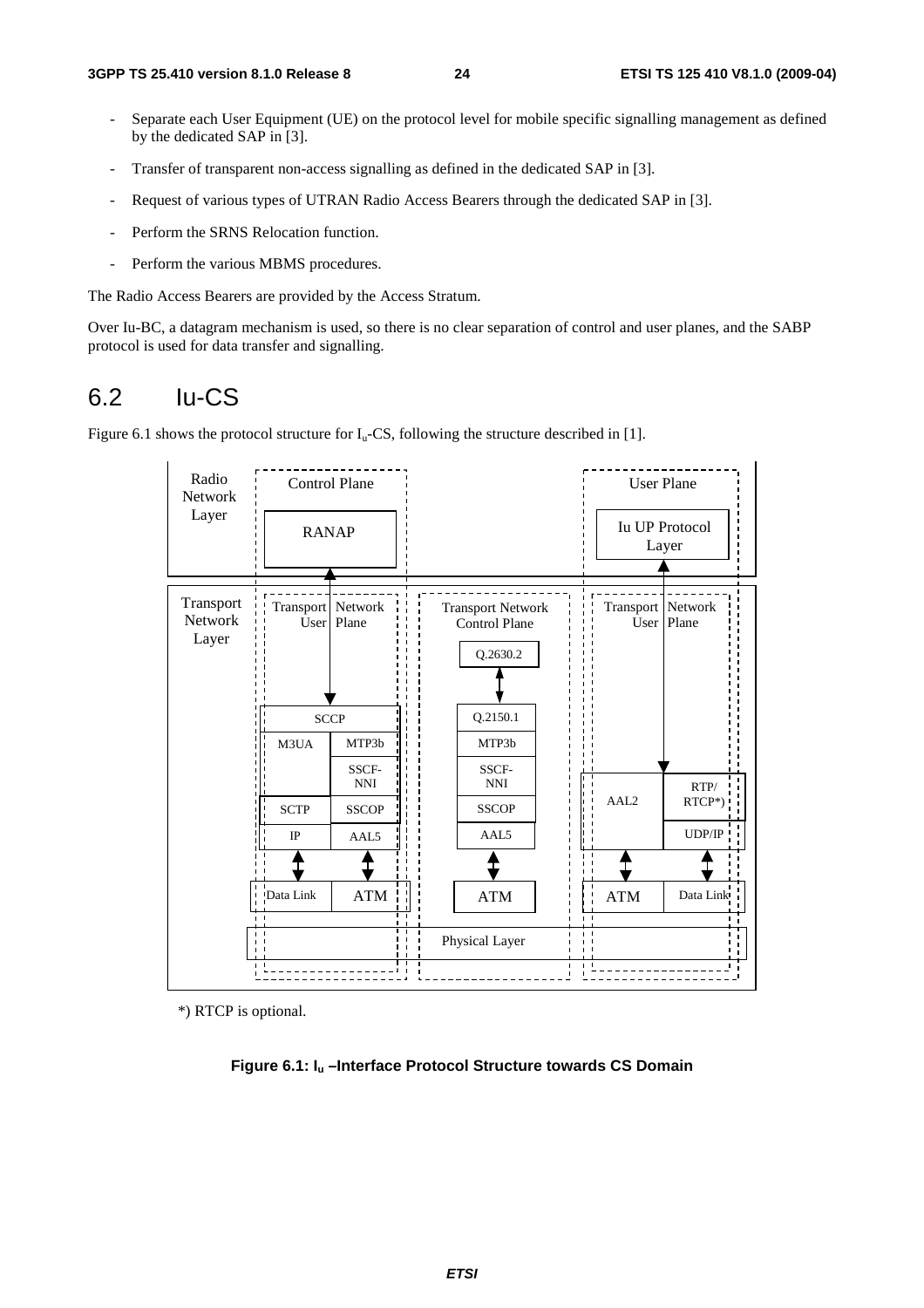## 6.3 Iu-BC

Figure 6.2 shows the protocol structure for the  $I_u$ -BC.



**Figure 6.2: Iu Interface Protocol Structure towards Broadcast Domain**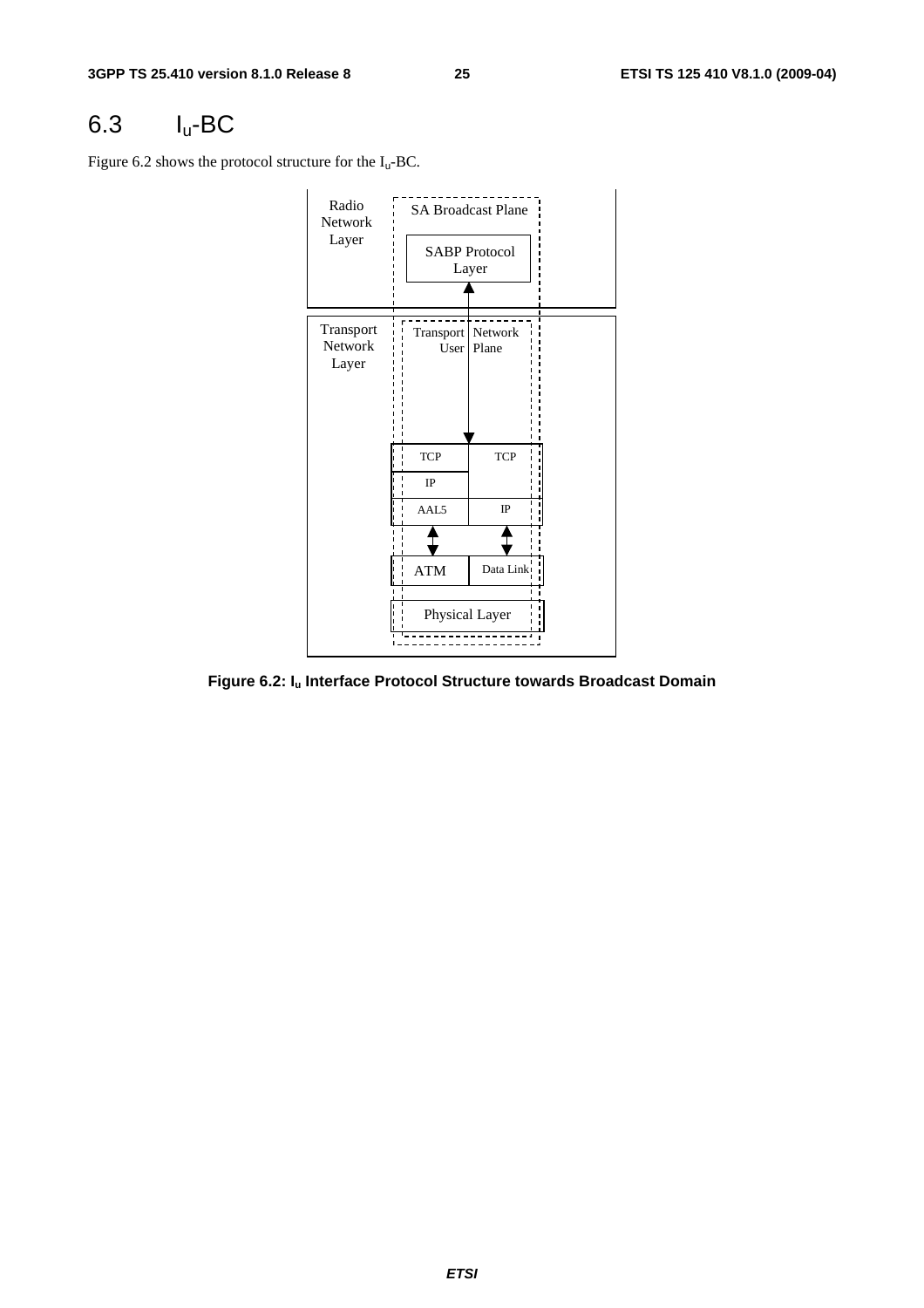## 6.4 Iu-PS

Figure 6.3 shows the protocol structure for Iu-PS, following the structure described in [1].



Figure 6.3: I<sub>u</sub> Interface Protocol Structure towards PS Domain

## 7 Other I<sub>u</sub> Interface Specifications

## 7.1 UTRAN I<sub>u</sub> Interface: Layer 1 (3GPP TS 25.411)

3GPP TS 25.411 [4] specifies the range of physical layer technologies that may be used to support the Iu interface.

## 7.2 UTRAN Iu Interface: Signalling Transport (3GPP TS 25.412)

3GPP TS 25.412 [5] specifies the signalling bearers for the RANAP and transport network control plane protocols for both Iu-PS and Iu-CS.

## 7.3 UTRAN Iu Interface: RANAP Specification (3GPP TS 25.413)

3GPP TS 25.413 [6] specifies the RANAP protocol for radio network control plane signalling over the Iu interface.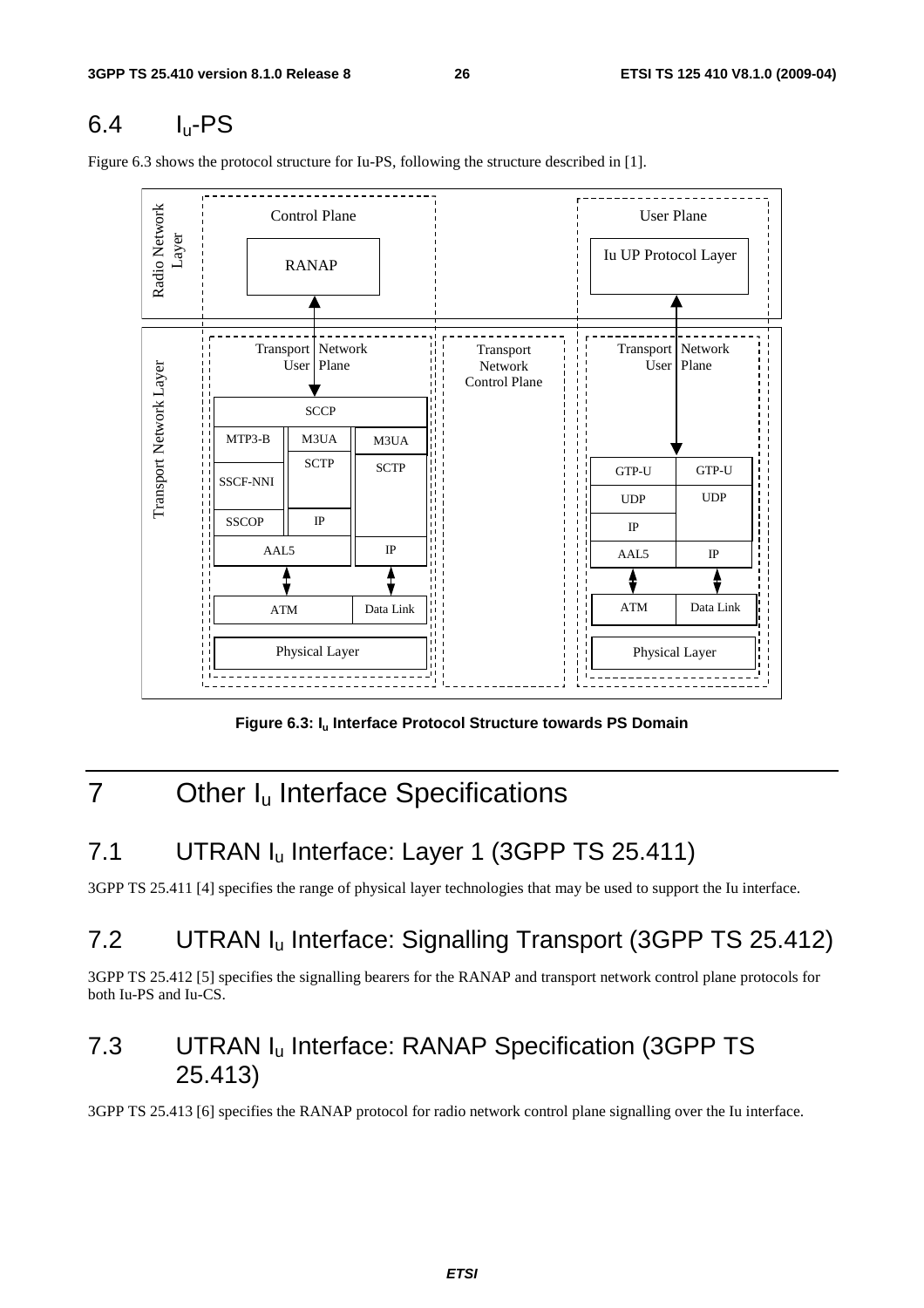## 7.4 UTRAN I<sub>u</sub> Interface: Data Transport and Transport Signalling (3GPP TS 25.414)

3GPP TS 25.414 [7] specifies the transport bearers for the user plane of the Iu interface. It also specifies the protocol used to control these transport bearers.

## 7.5 UTRAN I<sub>u</sub> Interface: CN-UTRAN User Plane Protocol (3GPP TS 25.415)

3GPP TS 25.415 [8] specifies the user plane frame handling protocol for the Iu interface.

## 7.6 UTRAN Iu Interface: Service Area Broadcast Protocol SABP (3GPP TS 25.419)

3GPP TS 25.419 [14] specifies the communication requirements over the Iu interface towards the BC domain.

## 7.7 Summary

The present document, 3GPP TS 25.410, specifies the general aspects and principles of the  $I_u$  interface as a whole.

The relationship between the other technical specifications that define the UTRAN Iu interface is shown in figure 7.1.



#### **Figure 7.1: Summary of Iu Interface Specification Structure**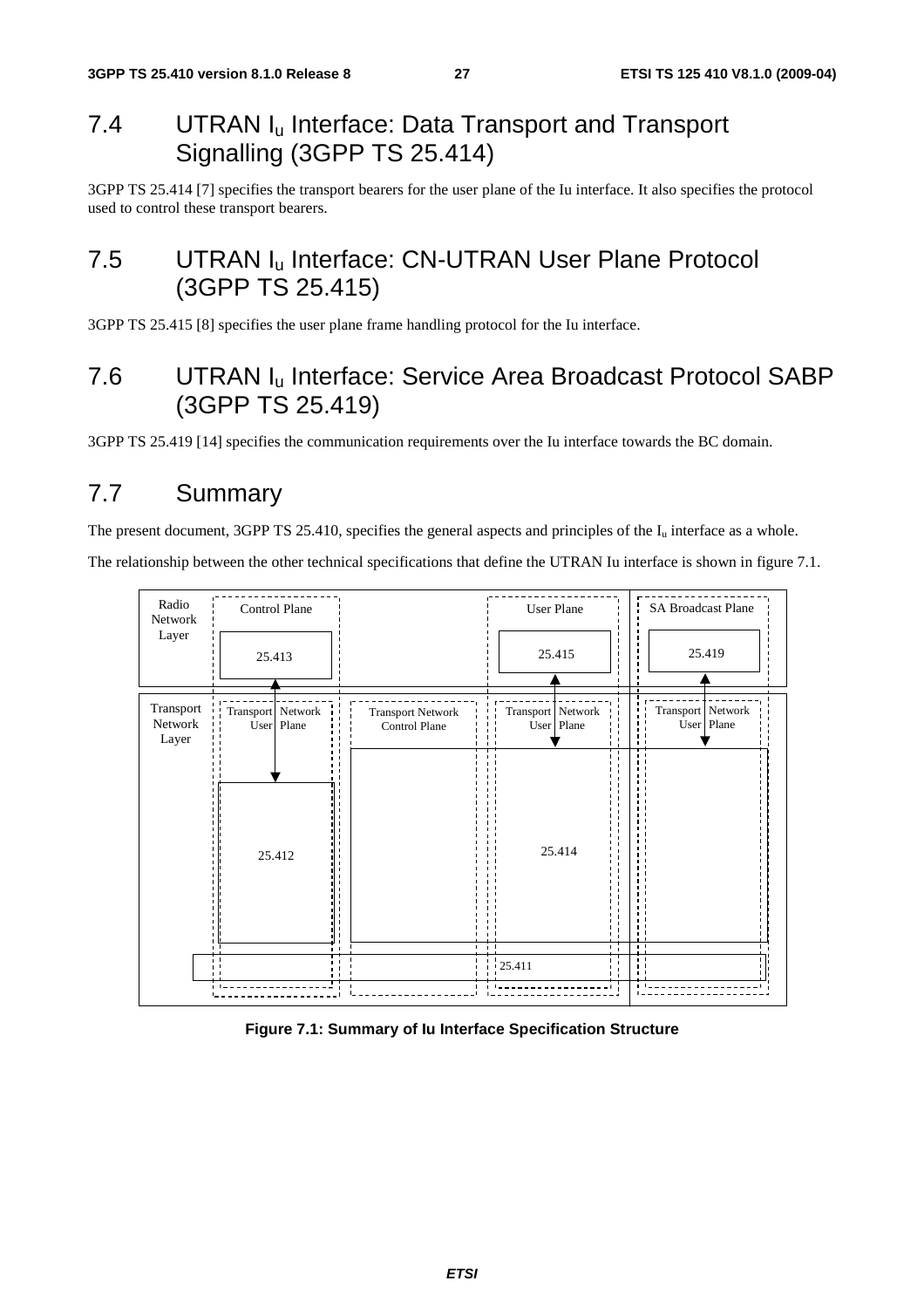## Annex A (informative): Change History

| Date<br>'TSG | <b>TSG Doc</b> | <b>CR</b> | <b>Rev</b> | <b>Subject/Comment</b>                                      | <b>New</b> |
|--------------|----------------|-----------|------------|-------------------------------------------------------------|------------|
| 12/2008      |                |           |            | Creation of Rel-8 version based on y7.0.0                   | 8.0.0      |
| $RP-43$      | RP-090078      | 0068      |            | <b>RANAP: Enhanced Relocation Complete Request in SCCP:</b> | 8.1.0      |
|              |                |           |            | Connection Request                                          |            |